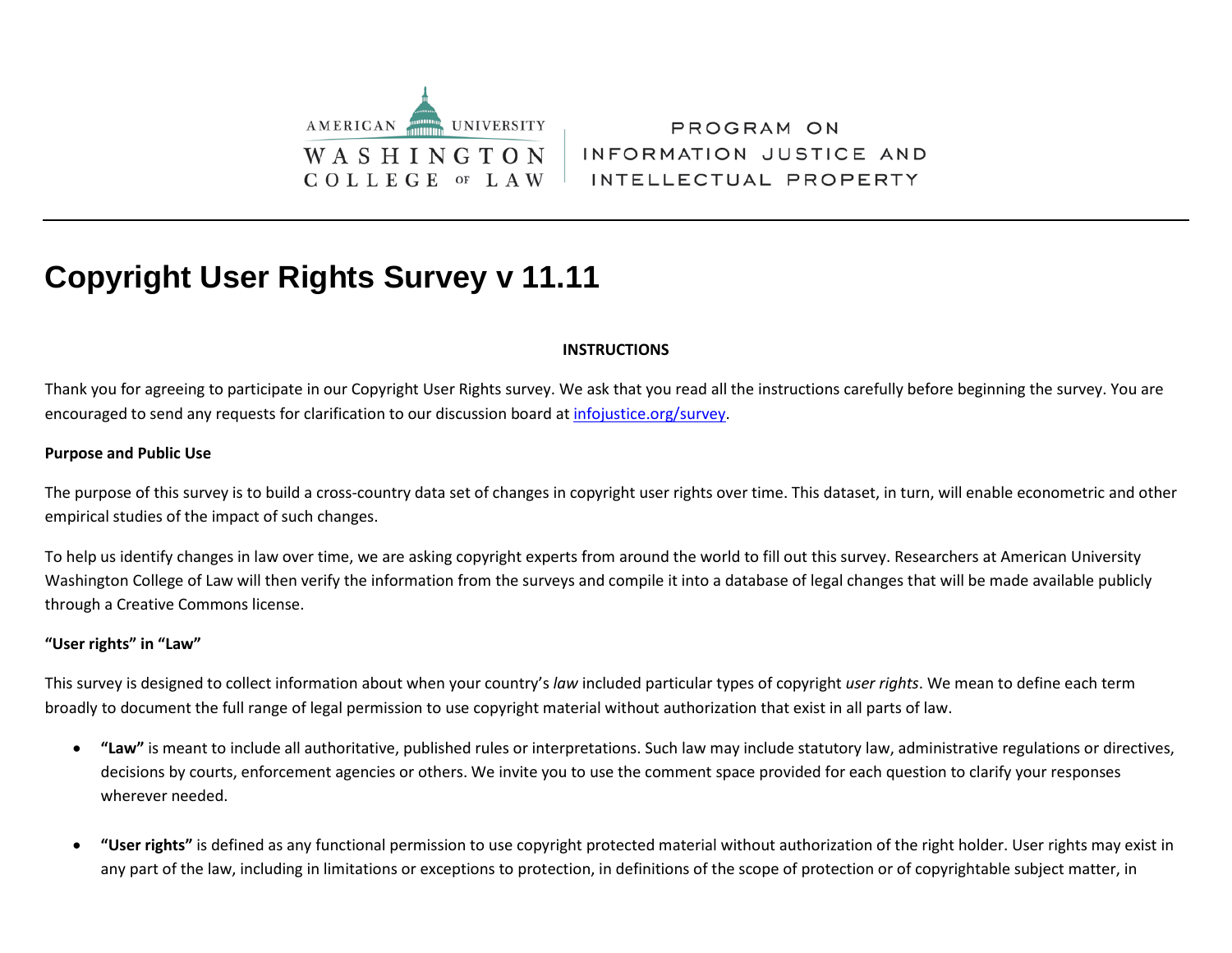<span id="page-1-2"></span><span id="page-1-1"></span><span id="page-1-0"></span>automatic remuneration schemes (a.k.a. liability rules or statutory licenses), and in protections from liability or enforcement. User rights may exist within copyright specific statutes or decisions, or by virtue of other areas of law, such as constitutional rights, competition, consumer protection, or other fields of law. Once again, please use the comment space for further clarification of responses if needed.

### **Range of years recognized**

Most of the questions ask that you fill in a range of years in which a user right was recognized – e.g. 1970-1985. Simply write into the applicable box your best estimate of when the user right was first recognized by any source of law, and when, if ever, the law on the user right subsequently changed.

We ask for information going back to 1970. This is to set our period of inquiry to the modern period in which copyright law has been more frequently changing, when economic and other impact data is available, and which may be within the more immediate knowledge of our surveyors.

### **Mostly/Probably - Mostly not/Probably not**

We ask for your judgment on the degree of clarity in the law in regard to each user right. This is in recognition that changes in the law often occur through periods of re-interpretation in which there may be periods of ambiguity. For example, one may indicate that a given exception was "mostly/probably included" from 1970 to 1980 (e.g. by virtue of ambiguous statute or court decisions) and then "clearly included" from a later period, e.g. 1980-present, following a legal clarification. You are encouraged to use the comment section provide any clarification.

#### **Not applicable**

You may leave any box blank, or write "NA," where there is no data for that entry. For example, if the user right was "clearly included" from 1970 to present, fill in only "1970-present" in the "clearly included" column and leave the rest of the boxes in column blank, or write "NA" in them.

#### **General user right**

By "general," we mean that the exception applies to multiple categories of purpose (e.g. research, criticism, etc.) based on application of a common balancing test. For example, U.S. "fair use" and UK "fair dealing" exceptions are each "general" in that they subject a range of categories of purpose to a common balancing test.

#### **Open to any purpose**

An exception is **"open to any purpose"** if it authorizes uses without restriction as to the purpose of the use. In this sense, a user right may be general but not open to any purpose, as is UK's fair dealing right.<sup>[1](#page-1-0)</sup> Some specific (non-general) exceptions are also open to any purpose. For example, South Africa's law authorizes quotation for any purpose.<sup>2</sup> Kenya's Computer Programs exception is another example of an exception open to any purpose.<sup>[3](#page-1-2)</sup>

<sup>&</sup>lt;sup>1</sup> Copyright, Designs and Patents Act 1988, c. 48 (Eng.), http://www.legislation.gov.uk/ukpga/1988/48/section/30 (authorizing fair dealing for the purposes of criticism, review and news reporting).

<sup>&</sup>lt;sup>2</sup> Copyright Act 98 of 1978 § 12(3) (S. Afr.) (permitting "[A]ny quotation. . . . [c]ompatible with fair practice . . . .").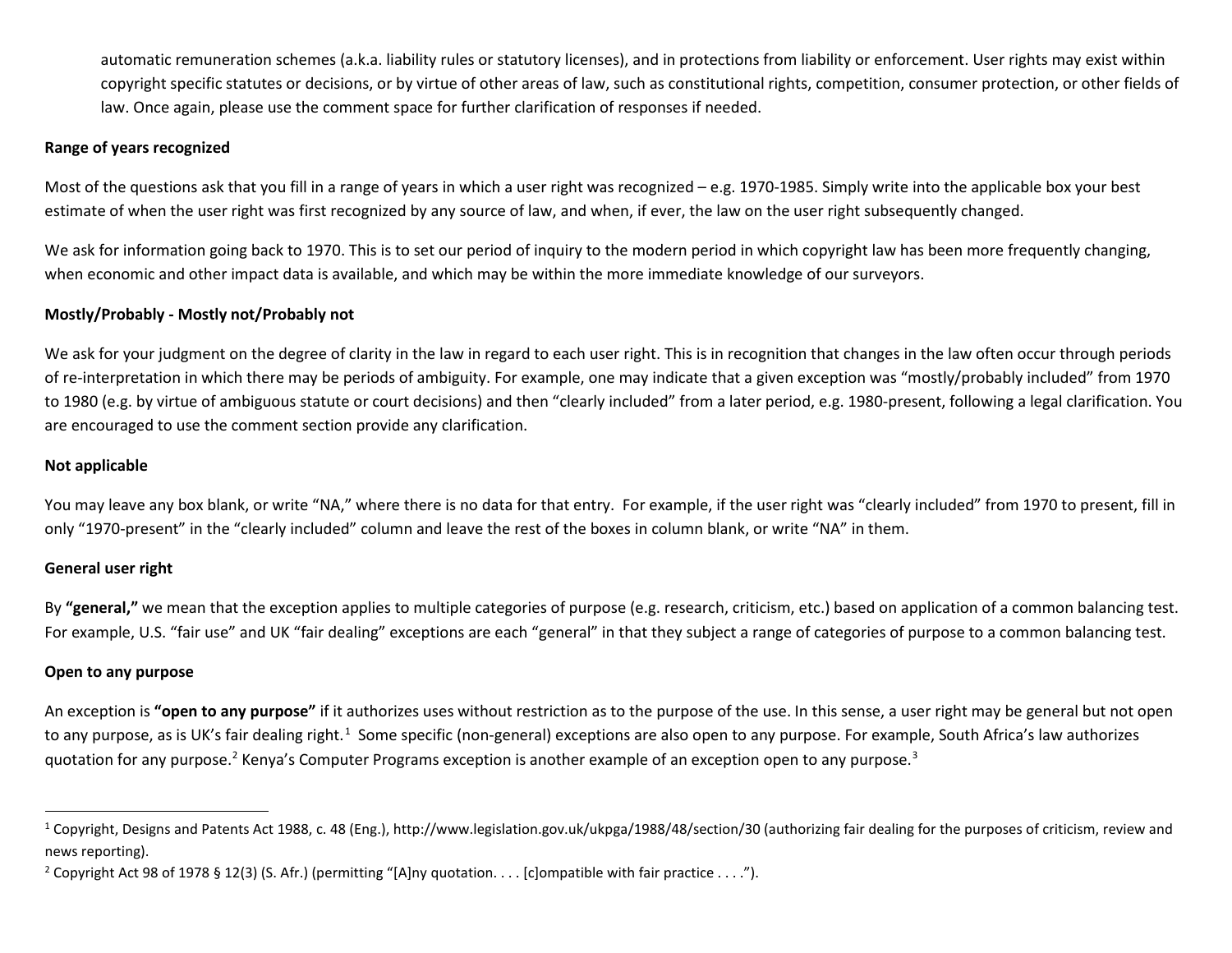<span id="page-2-2"></span><span id="page-2-1"></span><span id="page-2-0"></span>An exception is **"open to any purpose"** if it authorizes uses without restriction as to the purpose of the use. In this sense, a user right may be general but not open to any purpose, as is UK's fair dealing right.<sup>[4](#page-2-0)</sup> Some specific (non-general) exceptions are also open to any purpose. For example, South Africa's law authorizes quotation for any purpose.<sup>[5](#page-2-1)</sup> Kenya's Computer Programs exception is another example of an exception open to any purpose.<sup>[6](#page-2-2)</sup>

### **Commercial uses**

Where applicable, the survey requests information on whether the given user right extends to commercial (i.e. – for profit) uses.

### **Open to use of any type of work**

A user right is "**open to any type of work**" if its application is not restricted to a subclass of protected works. For example, some quotation or incidental use exceptions may only apply to the use of literary and artistic works, excluding application to audio-visual or cinematographic works. It is important to consider subsequent amendments for this question, as often (but not always) exceptions to rights are expanded at the same time as subjects of protection.

### **Open to any type of user**

An exception is "**open to any user**" if it does not restrict the types of persons or organizations that may make use of the rights. Some education exceptions, for example, can only be used by students, or by teachers, but not those acting on their behalf (e.g. a copy shop or library).

### **Subject to a balancing test**

A user right is "**subject to a balancing text**" if application of the provision requires case-by-case consideration of the interests of the rights holder weighed against the social purpose of right. Answer in the affirmative if the user right includes consideration case-by-case factors such as:

"consistent with fair practice,"

"to the extent justified by the purpose,"

"conflict with a normal exploitation of the work" or

"unreasonable prejudice to the legitimate interests of the rights holder"

#### **Citations**

- <sup>3</sup> The Copyright Act (2014) Cap. 130 § 4 (Kenya) (authorizing reproduction of computer programs "[F]or any purpose that is not prohibited under any license or agreement whereby the person is permitted to use the program").
- <sup>4</sup> Copyright, Designs and Patents Act 1988, c. 48 (Eng.), http://www.legislation.gov.uk/ukpga/1988/48/section/30 (authorizing fair dealing for the purposes of criticism, review and news reporting).

<sup>5</sup> Copyright Act 98 of 1978 § 12(3) (S. Afr.) (permitting "[A]ny quotation. . . . [c]ompatible with fair practice . . . .").

 $6$  The Copyright Act (2014) Cap. 130 § 4 (Kenya) (authorizing reproduction of computer programs "[F]or any purpose that is not prohibited under any license or agreement whereby the person is permitted to use the program").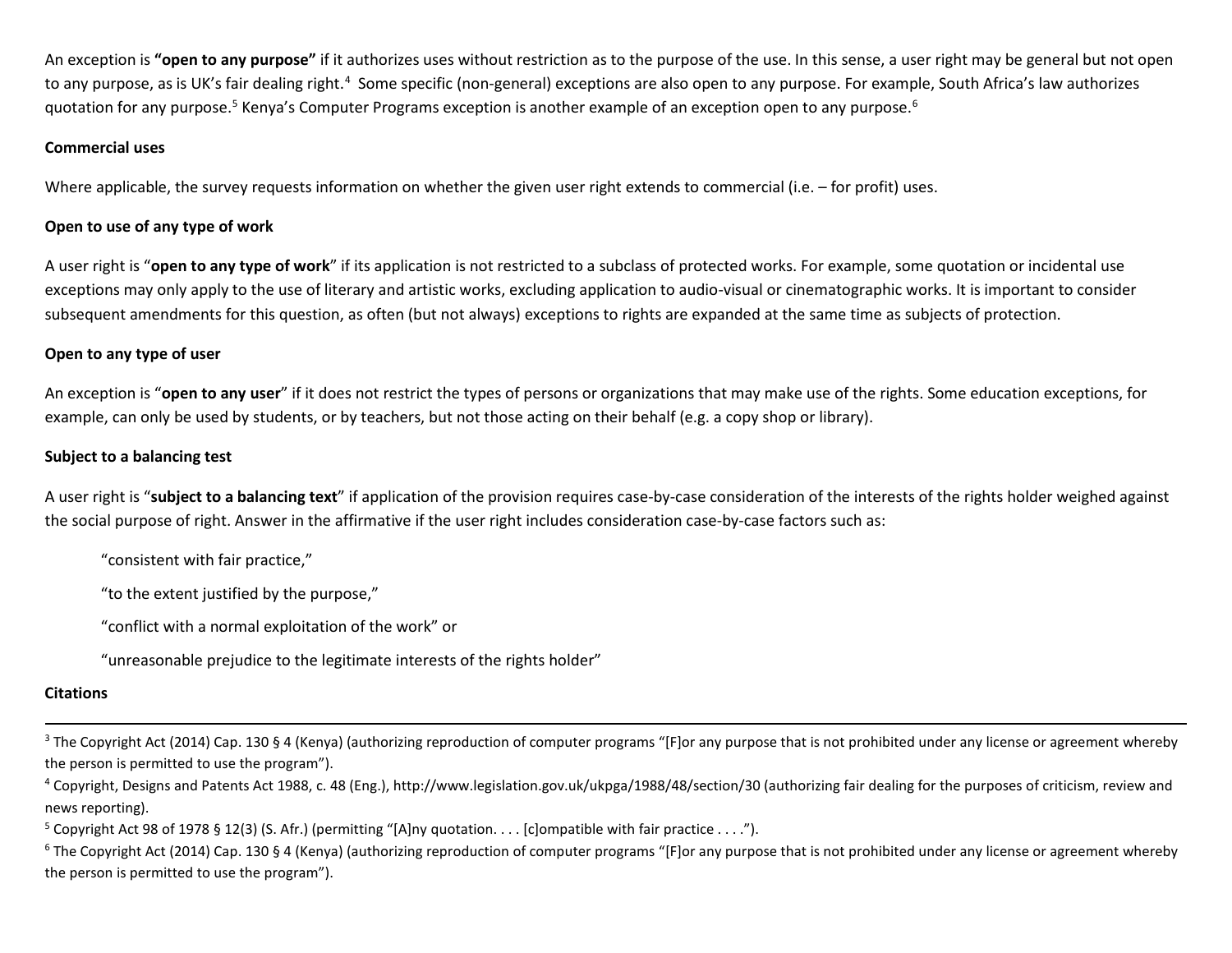Each question provides a column for a legal citation. Please provide the law, court decision, or administrative regulation or directive that supports your answer. (If you wish, you may instead enter the citation in the same space where you enter the years when your country's law included each level of protection.)

#### **Additional Comments**

Each question is followed by a space for comments. You may use this space to provide any additional information that may be useful in understanding the law relevant to the specific question. You may include a quotation from the given law in this space if it would be useful to interpret your answers. We particularly encourage the use of the comment section whenever your answer includes use of one of the "probably" categories.

#### **Remuneration**

Where appropriate, we ask whether the user right requires remuneration, for example in the form of levies on media goods, statutory licenses, etc.

#### **"Don't know"**

There may be questions that you are not able to answer authoritatively. We invite you to skip such questions, or columns within the questions, by entering "Don't know." We would be eager for any references to individuals who may be able to answer any skipped questions.

### **Glossary of terms**

We have compiled a draft [glossary of terms](http://www.pijip.org/wp-content/uploads/2015/08/glossary-2-MPP.pdf) associated with this survey. If there are any terms that remain unclear to you, please send a message to the discussion board at [infojustice.org/survey.](http://infojustice.org/survey)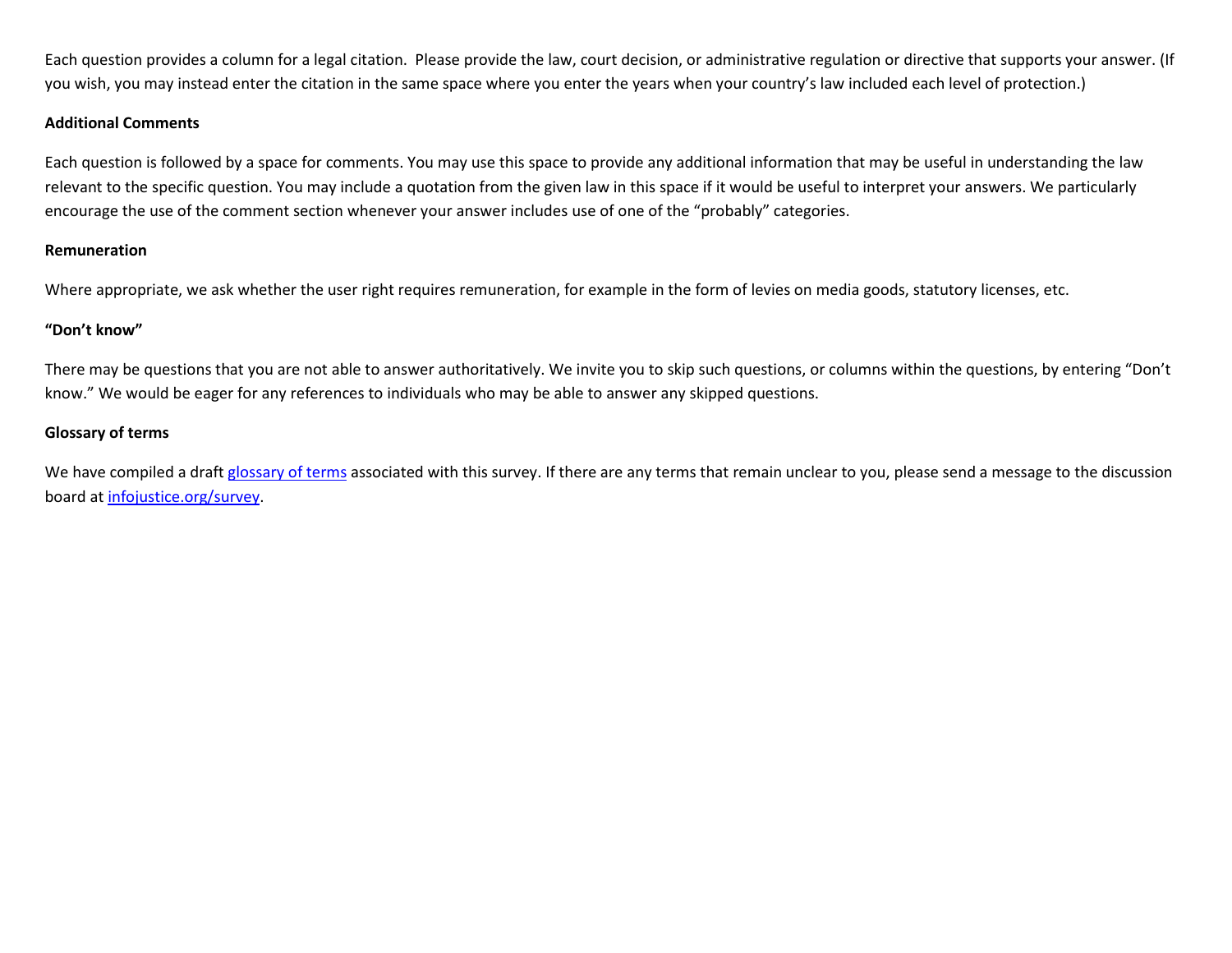### Personal Information

| Name                       |  |  |  |  |  |  |
|----------------------------|--|--|--|--|--|--|
|                            |  |  |  |  |  |  |
|                            |  |  |  |  |  |  |
| University or Organization |  |  |  |  |  |  |
|                            |  |  |  |  |  |  |
|                            |  |  |  |  |  |  |
| Email address              |  |  |  |  |  |  |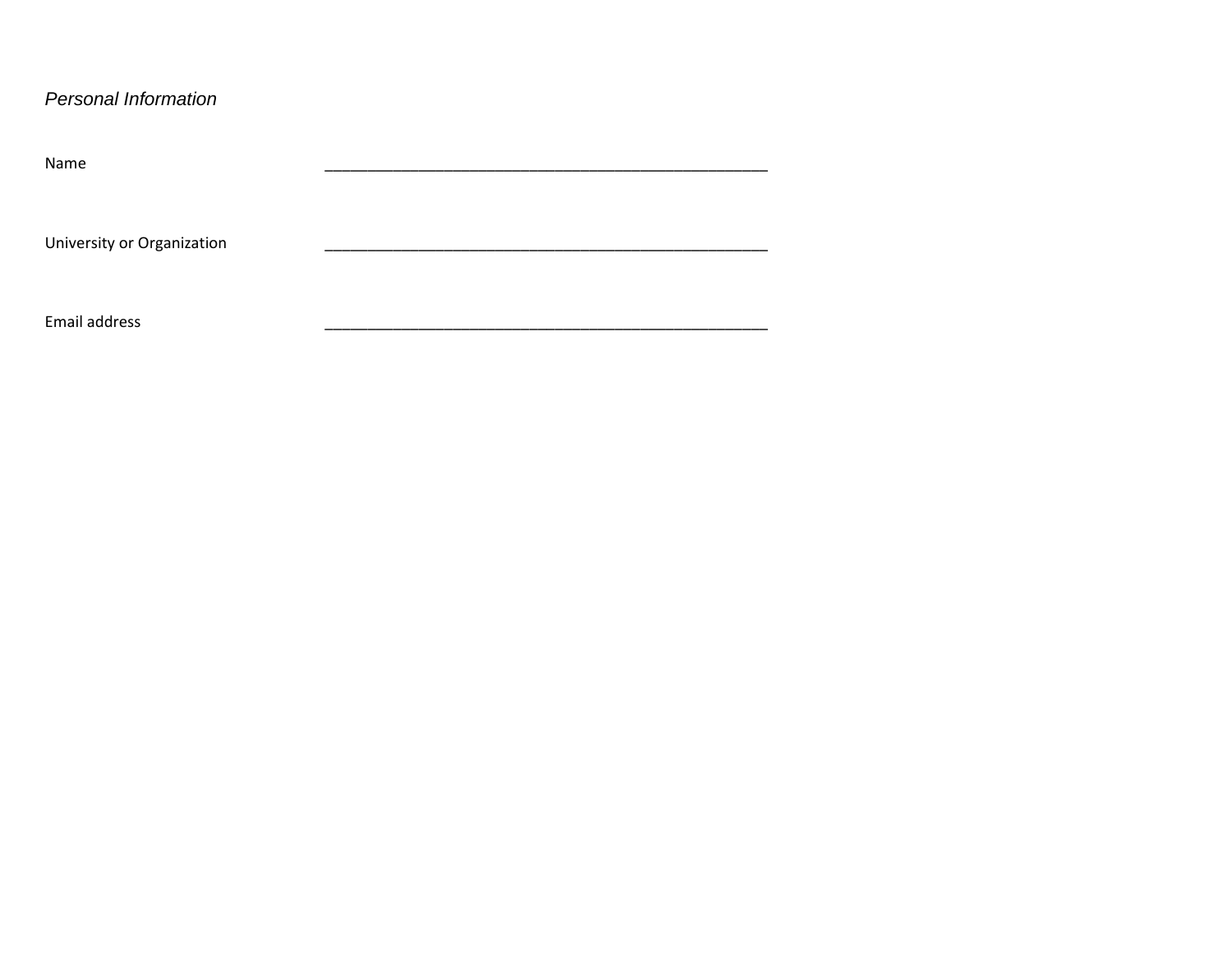# 1. General Exception

*Instructions:*

Column (1) Enter the ranges of years since 1970, if any, when the law included a general exception for the use of copyrighted works

Columns (2-6) Enter the ranges of years since 1970, if any, when the characteristics listed in the column headers applied to the general exception

Column (7) Provide citations to the law (including legislated law, regulations, and court cases) that support your answers

|                                         | (1) Exception<br>recognized | (2) Open to<br>any purpose | (3) Open to<br>commercial<br>uses | (4) Open to<br>use of any<br>type of work | (5) Open to<br>any type of<br>user | (6) Subject to<br>a balancing<br>test | (7) Citations |
|-----------------------------------------|-----------------------------|----------------------------|-----------------------------------|-------------------------------------------|------------------------------------|---------------------------------------|---------------|
| Clearly<br>Included                     |                             |                            |                                   |                                           |                                    |                                       |               |
| Mostly/<br>Probably<br>Included         |                             |                            |                                   |                                           |                                    |                                       |               |
| Mostly not/<br>Probably Not<br>Included |                             |                            |                                   |                                           |                                    |                                       |               |
| Not<br>Included                         |                             |                            |                                   |                                           |                                    |                                       |               |

(8) Comments: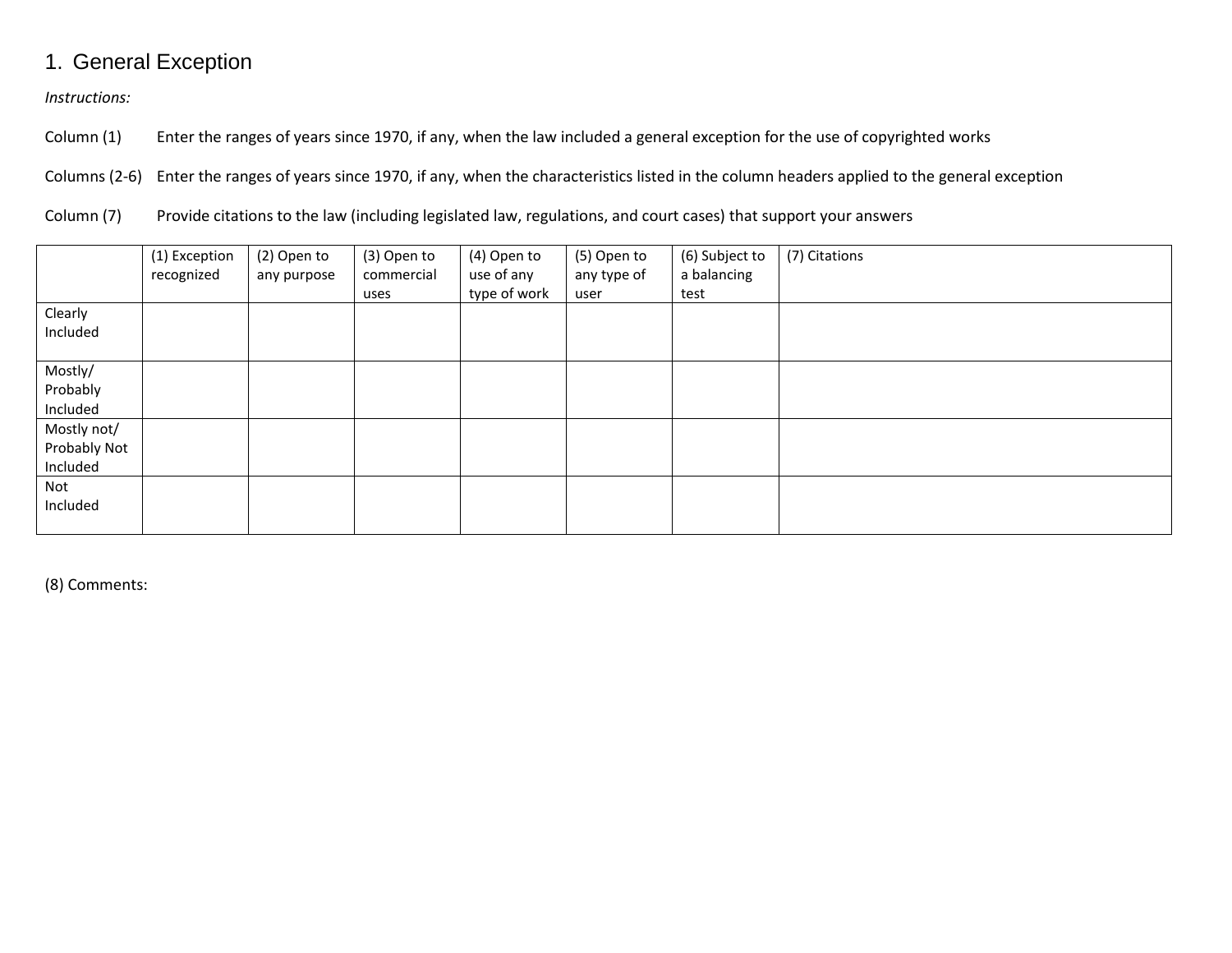### 2. Quotation

*Instructions:*

Column (1) Enter the ranges of years since 1970, if any, when the law included a user right permitting unauthorized quotations or excerpts

Columns (2-8) Enter the ranges of years since 1970, if any, when the characteristics listed in the column headers applied to this right

Column (9) Provide citations to the laws (including legislated law, regulations, and court cases) that support your answers

|                                         | $(1)$ User<br>right<br>recognized | (2) Open to<br>any purpose | (3) Open to<br>commercial<br>uses | (4) Open to<br>use of<br>quotations<br>of any type<br>of work | (5) Open to<br>use of<br>quotations<br>in any type<br>of new work | (6) Open to<br>any type of<br>user | (7) Open to<br>the free<br>display of<br>excerpts or<br>snippets<br>online* | (8) Subject<br>to a<br>balancing<br>test | (9) Citations |
|-----------------------------------------|-----------------------------------|----------------------------|-----------------------------------|---------------------------------------------------------------|-------------------------------------------------------------------|------------------------------------|-----------------------------------------------------------------------------|------------------------------------------|---------------|
| Clearly<br>Included                     |                                   |                            |                                   |                                                               |                                                                   |                                    |                                                                             |                                          |               |
| Mostly/<br>Probably<br>Included         |                                   |                            |                                   |                                                               |                                                                   |                                    |                                                                             |                                          |               |
| Mostly Not/<br>Probably Not<br>Included |                                   |                            |                                   |                                                               |                                                                   |                                    |                                                                             |                                          |               |
| Not<br>Included                         |                                   |                            |                                   |                                                               |                                                                   |                                    |                                                                             |                                          |               |

(10) Comments: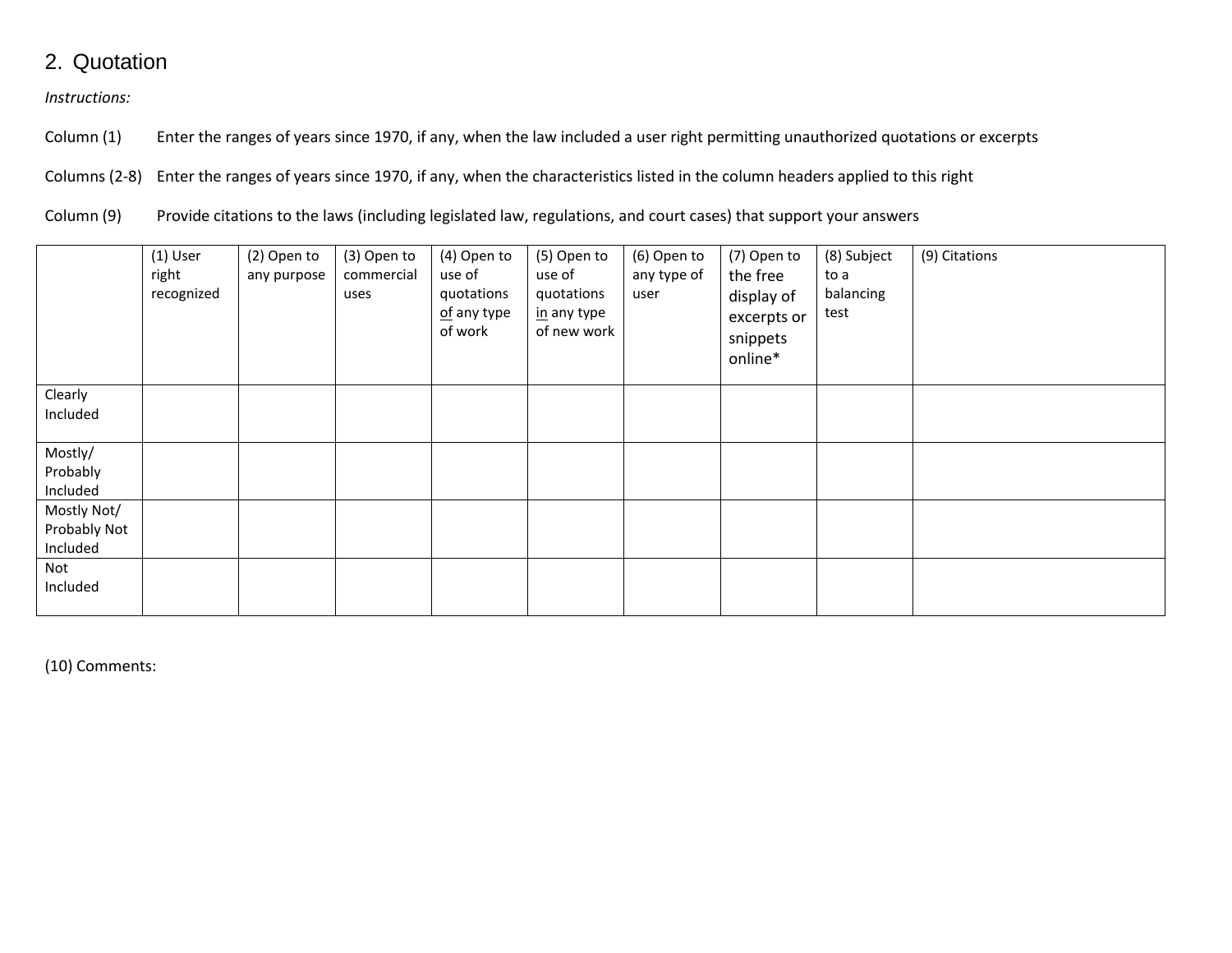### 3. Education

*Instructions:*

Column (1) Enter the ranges of years since 1970, if any, when the law included a user right permitting unauthorized educational uses

Columns (2-9) Enter the ranges of years since 1970, if any, when the characteristics listed in the column headers applied to this right

Column (10) Provide citations to the laws (including legislated law, regulations, and court cases) that support your answers

|                                         | $(1)$ User<br>right<br>recog-<br>nized | (2) Open<br>to any<br>purpose | (3) Open to<br>commercial<br>uses | (4) Open<br>to use of<br>any type<br>of work | (5) Open<br>to any<br>type of<br>user | (6) Open to<br>online<br>courseware | (7) Open<br>to collec-<br>tions of<br>works | (8) Open to<br>the repro-<br>duction or<br>creation of<br>textbooks for<br>students | (9) Subject<br>to a<br>balancing<br>test | (10) Citations |
|-----------------------------------------|----------------------------------------|-------------------------------|-----------------------------------|----------------------------------------------|---------------------------------------|-------------------------------------|---------------------------------------------|-------------------------------------------------------------------------------------|------------------------------------------|----------------|
| Clearly<br>Included                     |                                        |                               |                                   |                                              |                                       |                                     |                                             |                                                                                     |                                          |                |
| Mostly/<br>Probably<br>Included         |                                        |                               |                                   |                                              |                                       |                                     |                                             |                                                                                     |                                          |                |
| Mostly not/<br>Probably<br>Not Included |                                        |                               |                                   |                                              |                                       |                                     |                                             |                                                                                     |                                          |                |
| Not<br>Included                         |                                        |                               |                                   |                                              |                                       |                                     |                                             |                                                                                     |                                          |                |

(11) Additional comments: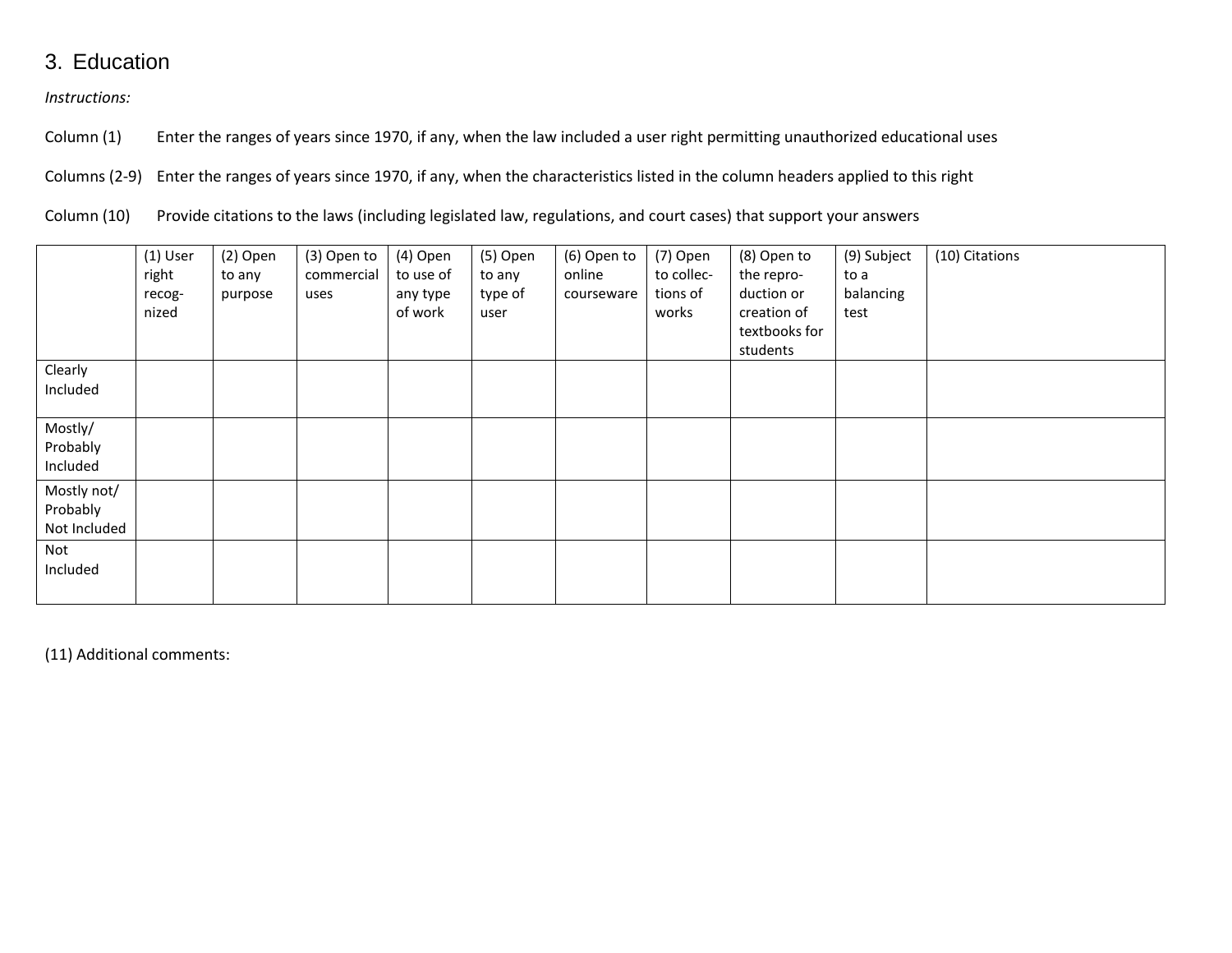### 4. Research

*Instructions:*

Column (1) Enter the ranges of years since 1970, if any, when the law included a user right permitting the unauthorized use of works for research

Columns (2-5) Enter the ranges of years since 1970, if any, when the characteristics listed in the column headers applied to this right

Column (6) Provide citations to the laws (including legislated law, regulations, and court cases) that support your answers

|              | $(1)$ User<br>right<br>recognized | (2) Open to<br>commercial<br>uses | (3) Open to<br>use of any<br>type of<br>work | (4) Open to<br>any type of<br>user | (5) Subject<br>to a<br>balancing<br>test | (6) Citations |
|--------------|-----------------------------------|-----------------------------------|----------------------------------------------|------------------------------------|------------------------------------------|---------------|
| Clearly      |                                   |                                   |                                              |                                    |                                          |               |
| Included     |                                   |                                   |                                              |                                    |                                          |               |
|              |                                   |                                   |                                              |                                    |                                          |               |
| Mostly/      |                                   |                                   |                                              |                                    |                                          |               |
| Probably     |                                   |                                   |                                              |                                    |                                          |               |
| Included     |                                   |                                   |                                              |                                    |                                          |               |
| Mostly Not/  |                                   |                                   |                                              |                                    |                                          |               |
| Probably     |                                   |                                   |                                              |                                    |                                          |               |
| Not Included |                                   |                                   |                                              |                                    |                                          |               |
| Not          |                                   |                                   |                                              |                                    |                                          |               |
| Included     |                                   |                                   |                                              |                                    |                                          |               |
|              |                                   |                                   |                                              |                                    |                                          |               |

(7) Additional comments: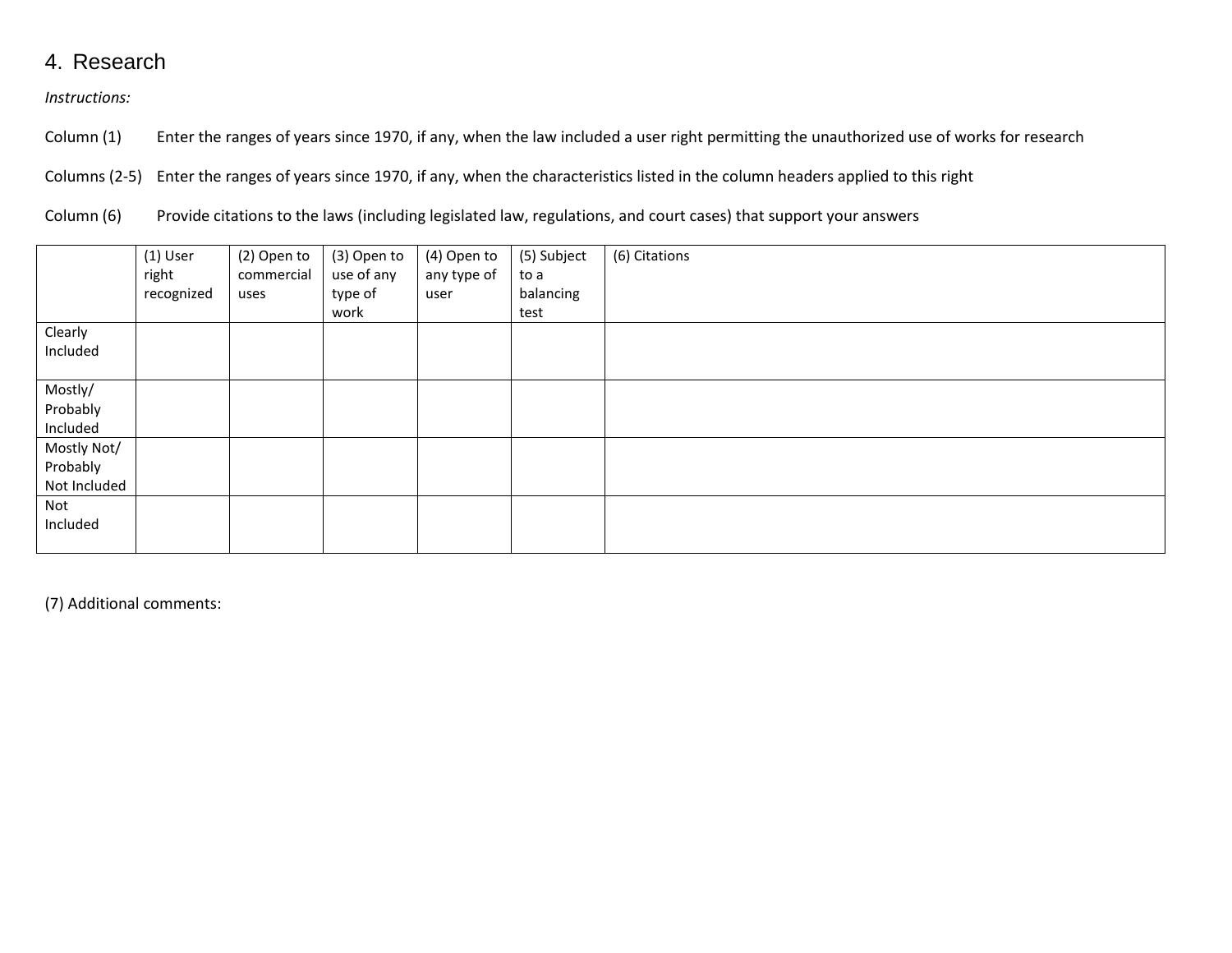### 5. Personal or Private Uses

*Instructions:*

Column (1) Enter the ranges of years since 1970, if any, when the law included a user right permitting unauthorized personal or private uses

Columns (2-9) Enter the ranges of years since 1970, if any, when the characteristics listed in the column headers applied to this right

Column (10) Provide citations to the laws (including legislated law, regulations, and court cases) that support your answers

|                                         | $(1)$ User<br>right<br>recognized | (2)<br>Open to<br>any<br>purpose | (3)<br>Open<br>to use<br>of any<br>type of<br>work | (4)<br>Open<br>to any<br>type of<br>user | (5) Open to<br>format-<br>shifting | (6) Open to<br>time-<br>shifting | (7) Open to<br>online<br>(cloud)<br>storage | (8) Subject<br>to a<br>balancing<br>test | (9) Subject to<br>remuneration | (10) Citations |
|-----------------------------------------|-----------------------------------|----------------------------------|----------------------------------------------------|------------------------------------------|------------------------------------|----------------------------------|---------------------------------------------|------------------------------------------|--------------------------------|----------------|
| Clearly<br>Included                     |                                   |                                  |                                                    |                                          |                                    |                                  |                                             |                                          |                                |                |
| Mostly/<br>Probably<br>Included         |                                   |                                  |                                                    |                                          |                                    |                                  |                                             |                                          |                                |                |
| Mostly not/<br>Probably<br>not Included |                                   |                                  |                                                    |                                          |                                    |                                  |                                             |                                          |                                |                |
| Not<br>Included                         |                                   |                                  |                                                    |                                          |                                    |                                  |                                             |                                          |                                |                |

(11) Additional comments: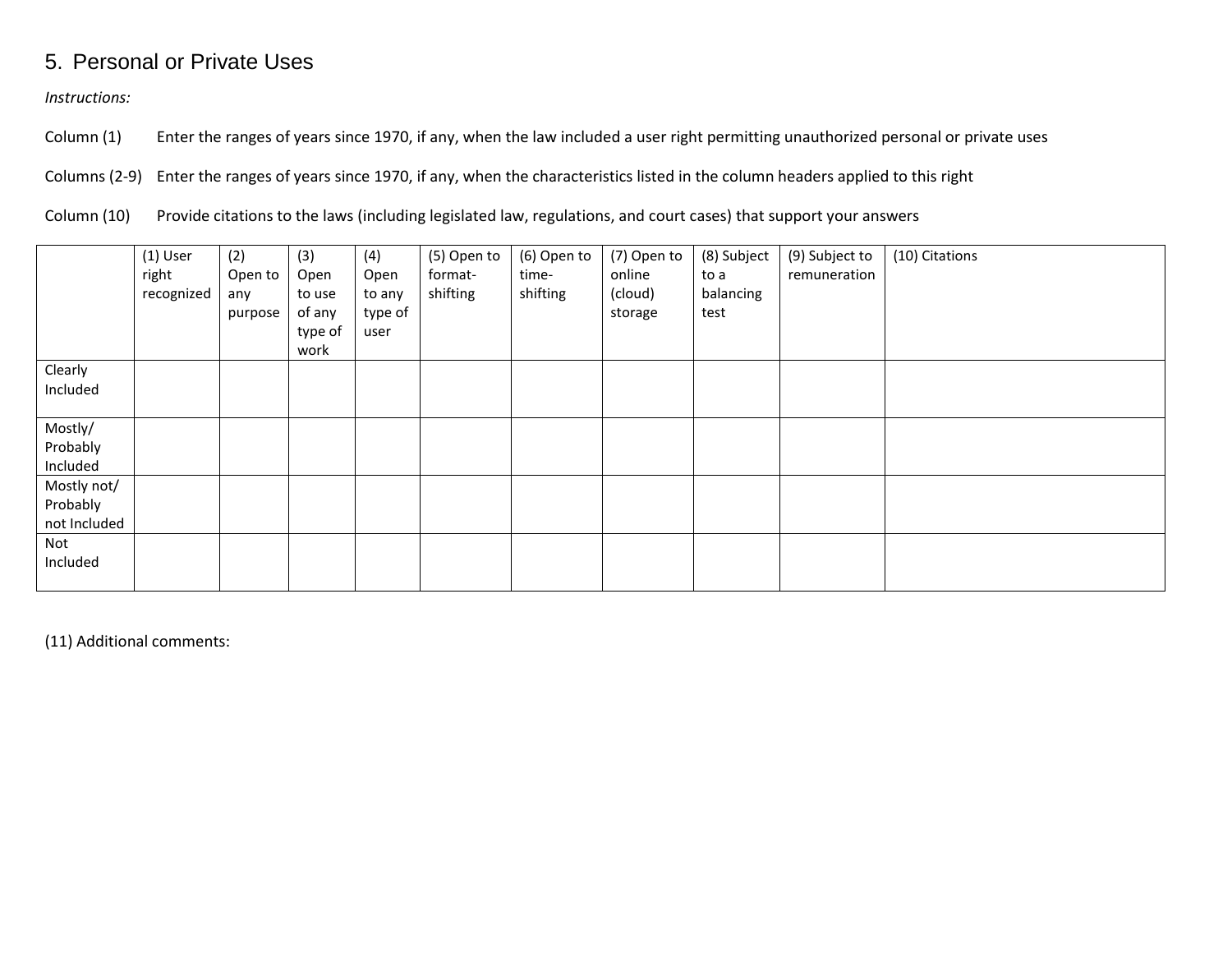# 6. Computer Programs

*Instructions:*

Column (1) Enter the ranges of years since 1970, if any, when the law included a user right permitting unauthorized uses of computer programs

Columns (2-8) Enter the ranges of years since 1970, if any, when the characteristics listed in the column headers applied to this right

Column (9) Provide citations to the laws (including legislated law, regulations, and court cases) that support your answers

|                                         | $(1)$ User<br>right<br>recognized | (2) Open<br>to any<br>purpose | (3) Open to<br>commercial<br>uses | (4) Open<br>to any<br>type of<br>user | (5) Open to<br>reverse<br>engineering<br>to create<br>interoperabl<br>e products | (6) Open to<br>the making of<br>copies<br>regardless of<br>contractual<br>provisions to<br>the contrary | (7) Open to<br>un-<br>authorized<br>uses of<br>interfaces | (8) Subject<br>to a<br>balancing<br>test | (9) Citations |
|-----------------------------------------|-----------------------------------|-------------------------------|-----------------------------------|---------------------------------------|----------------------------------------------------------------------------------|---------------------------------------------------------------------------------------------------------|-----------------------------------------------------------|------------------------------------------|---------------|
| Clearly<br>Included                     |                                   |                               |                                   |                                       |                                                                                  |                                                                                                         |                                                           |                                          |               |
| Mostly/<br>Probably<br>Included         |                                   |                               |                                   |                                       |                                                                                  |                                                                                                         |                                                           |                                          |               |
| Mostly Not/<br>Probably<br>Not Included |                                   |                               |                                   |                                       |                                                                                  |                                                                                                         |                                                           |                                          |               |
| Not<br>Included                         |                                   |                               |                                   |                                       |                                                                                  |                                                                                                         |                                                           |                                          |               |

(10) Additional comments: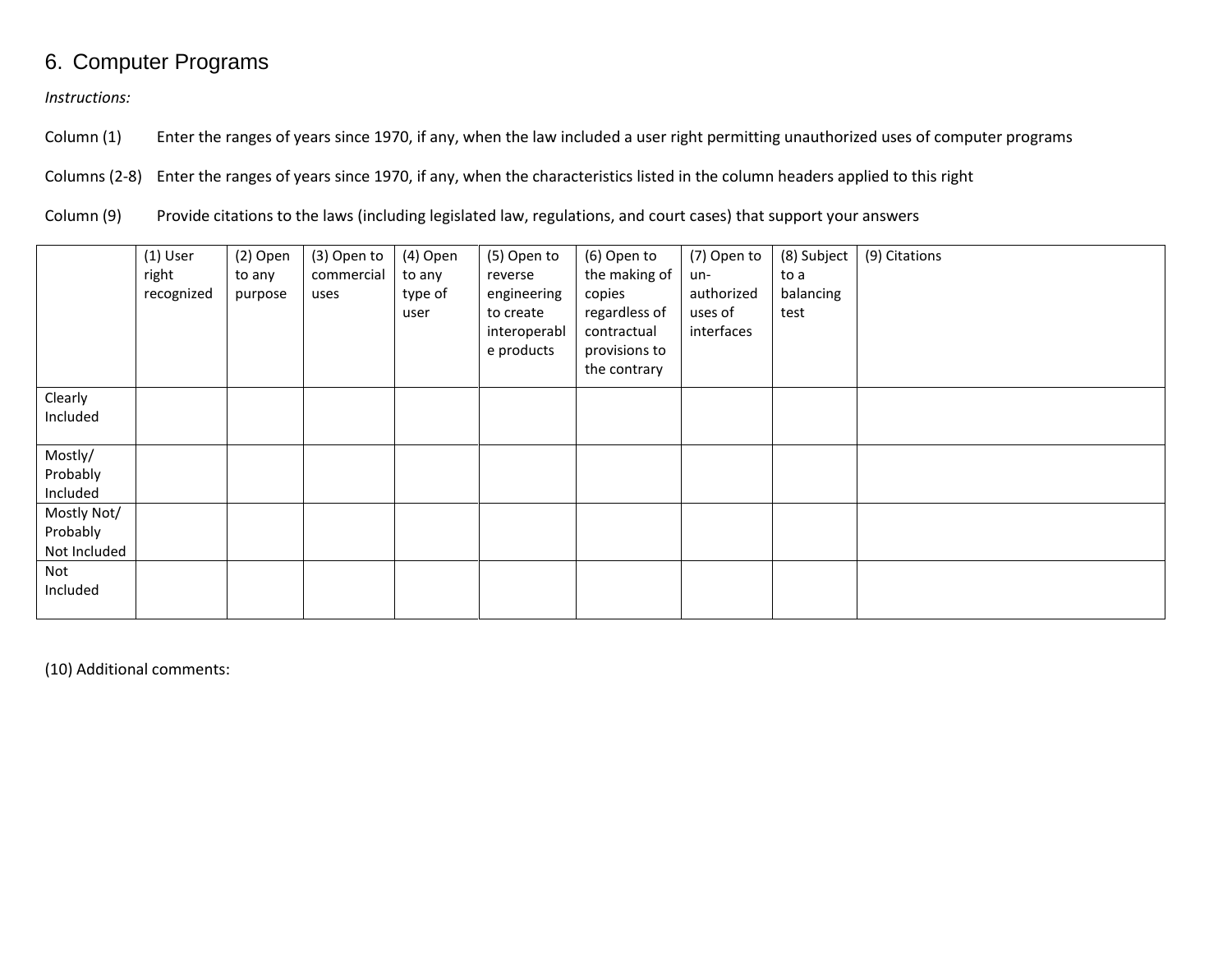### 7. Databases or Other Compilations of Non-Original Facts

*Instructions:*

Column (1) Enter the ranges of years since 1970, if any, when the law included a user right permitting the unauthorized use of databases or other compilations of non-original facts. In this question, as in the others, we are interested in the *user right* regardless if it is found in your nation's copyright law or in another area of law (such as a separate law on databases).

Columns (2-5) Enter the ranges of years since 1970, if any, when the characteristics listed in the column headers applied to this right

Column (6) Provide citations to the laws (including legislated law, regulations, and court cases) that support your answers

|              | $(1)$ User | (2) Open to | (3) Open to | (4) Open to | (5) Subject to | (6) Citations |
|--------------|------------|-------------|-------------|-------------|----------------|---------------|
|              | right      | any         | commercial  | any type of | a balancing    |               |
|              | recognized | purpose     | uses        | user        | test           |               |
| Clearly      |            |             |             |             |                |               |
| Included     |            |             |             |             |                |               |
|              |            |             |             |             |                |               |
| Mostly/      |            |             |             |             |                |               |
| Probably     |            |             |             |             |                |               |
| Included     |            |             |             |             |                |               |
| Mostly Not/  |            |             |             |             |                |               |
| Probably Not |            |             |             |             |                |               |
| Included     |            |             |             |             |                |               |
| Not          |            |             |             |             |                |               |
| Included     |            |             |             |             |                |               |
|              |            |             |             |             |                |               |

(7) Comments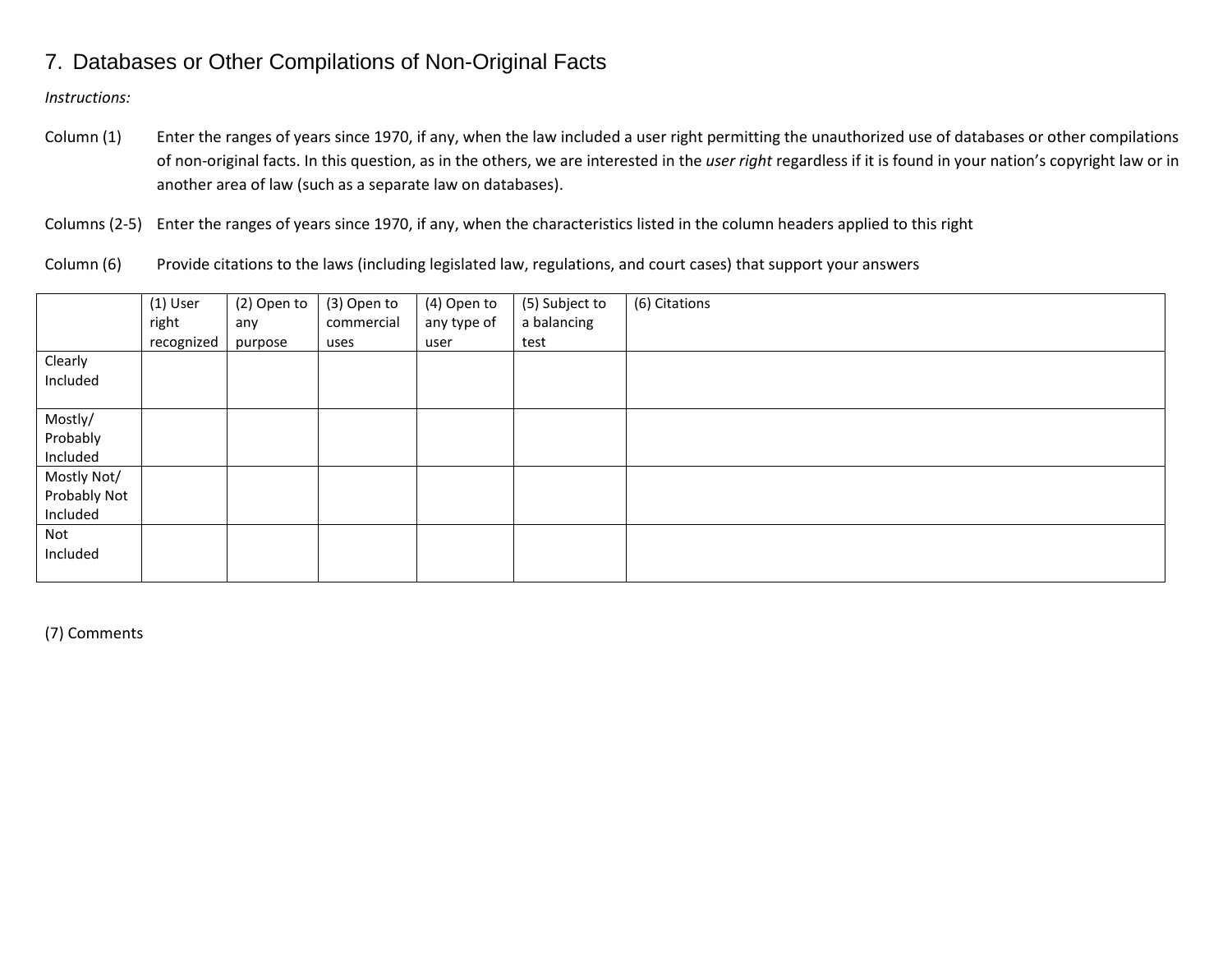### 8. Text- and Data-Mining

*Instructions:*

Column (1) Enter the ranges of years since 1970, if any, when the law included a user right permitting the use of a work in order to carry out a computational analysis of anything recorded in the work, e.g. for the purposes of data-mining or text-mining.

Columns (2-6) Enter the ranges of years since 1970, if any, when the characteristics listed in the column headers applied to this right

Column (7) Provide citations to the laws (including legislated law, regulations, and court cases) that support your answers

|              | (1) User   | (2) Open | (3) Open to | (4) Open to | (5) Open to | (6) Subject | (7) Citations |
|--------------|------------|----------|-------------|-------------|-------------|-------------|---------------|
|              | right      | to any   | commercial  | use of any  | any type of | to a        |               |
|              | recognized | purpose  | uses        | type of     | user        | balancing   |               |
|              |            |          |             | work        |             | test        |               |
| Clearly      |            |          |             |             |             |             |               |
| Included     |            |          |             |             |             |             |               |
|              |            |          |             |             |             |             |               |
| Mostly/      |            |          |             |             |             |             |               |
| Probably     |            |          |             |             |             |             |               |
| Included     |            |          |             |             |             |             |               |
| Mostly Not/  |            |          |             |             |             |             |               |
| Probably Not |            |          |             |             |             |             |               |
| Included     |            |          |             |             |             |             |               |
| Not          |            |          |             |             |             |             |               |
| Included     |            |          |             |             |             |             |               |
|              |            |          |             |             |             |             |               |

(8) Comments: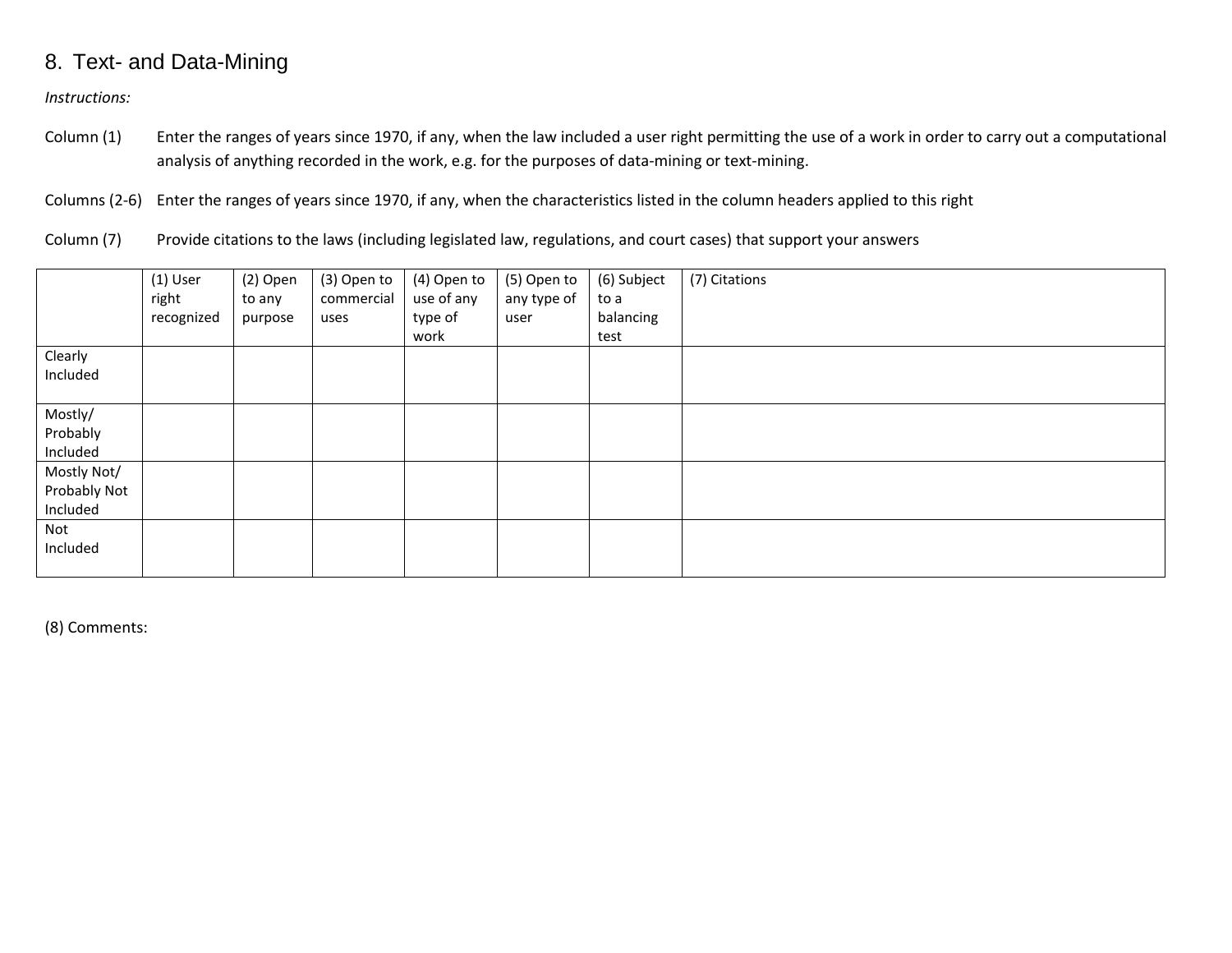# 9. Library Rights

*Instructions:*

Column (1) Enter the ranges of years since 1970, if any, when the law included a user right permitting unauthorized uses by libraries

Columns (2-8) Enter the ranges of years since 1970, if any, when the characteristics listed in the column headers applied to this right

Column (9) Provide citations to the laws (including legislated law, regulations, and court cases) that support your answers

|              | $(1)$ User<br>right<br>recognized | $(2)$ Open<br>to any<br>purpose | (3) Open to<br>use of any<br>type of work | (4) Open to<br>archiving or<br>preservation<br>uses | (5) Open to<br>copies for<br>research of<br>patrons | (6) Open to<br>providing<br>copies to<br>other<br>libraries | (7) Subject<br>to a<br>balancing<br>test | (8) Subject to<br>remuneration | (9) Citations |
|--------------|-----------------------------------|---------------------------------|-------------------------------------------|-----------------------------------------------------|-----------------------------------------------------|-------------------------------------------------------------|------------------------------------------|--------------------------------|---------------|
| Clearly      |                                   |                                 |                                           |                                                     |                                                     |                                                             |                                          |                                |               |
| Included     |                                   |                                 |                                           |                                                     |                                                     |                                                             |                                          |                                |               |
| Mostly/      |                                   |                                 |                                           |                                                     |                                                     |                                                             |                                          |                                |               |
| Probably     |                                   |                                 |                                           |                                                     |                                                     |                                                             |                                          |                                |               |
| Included     |                                   |                                 |                                           |                                                     |                                                     |                                                             |                                          |                                |               |
| Mostly Not/  |                                   |                                 |                                           |                                                     |                                                     |                                                             |                                          |                                |               |
| Probably Not |                                   |                                 |                                           |                                                     |                                                     |                                                             |                                          |                                |               |
| Included     |                                   |                                 |                                           |                                                     |                                                     |                                                             |                                          |                                |               |
| Not          |                                   |                                 |                                           |                                                     |                                                     |                                                             |                                          |                                |               |
| Included     |                                   |                                 |                                           |                                                     |                                                     |                                                             |                                          |                                |               |
|              |                                   |                                 |                                           |                                                     |                                                     |                                                             |                                          |                                |               |

(10) Comments: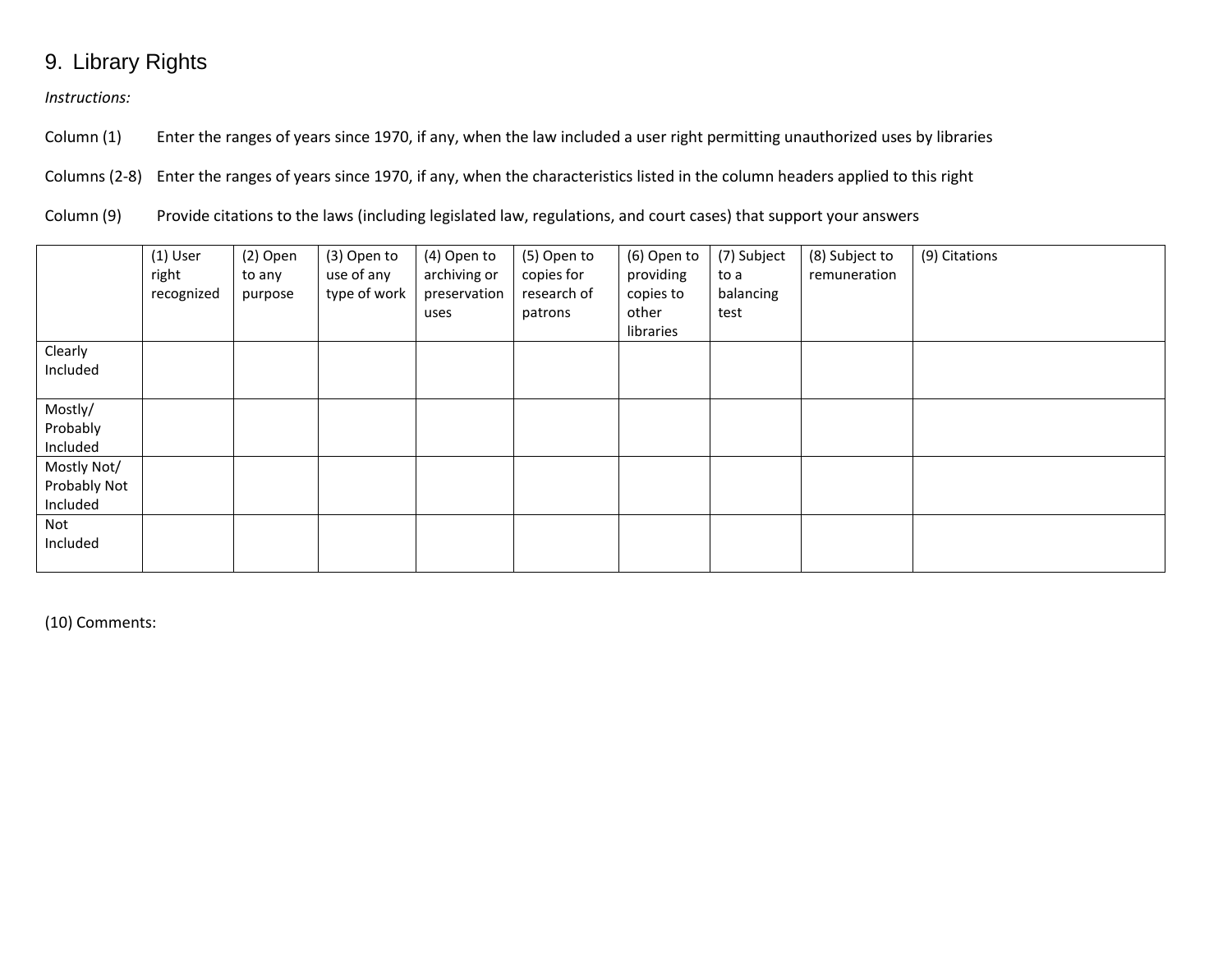### 10. Disability Access

*Instructions:*

- Column (1) Enter the ranges of years since 1970, if any, when the law included a user right permitting the making of copyrighted works accessible to people with disabilities
- Columns (2-6) Enter the ranges of years since 1970, if any, when the characteristics listed in the column headers applied to this right
- Column (7) Provide citations to the laws (including legislated law, regulations, and court cases) that support your answers

|              | $(1)$ User<br>right<br>recognized | (2) Open to<br>commercial<br>uses | (3) Open to<br>use of any<br>type of | (4) Open to<br>any type of<br>user | (5) Open to<br>use for any<br>type of | (6) Subject<br>to a<br>balancing | (7) Citations |
|--------------|-----------------------------------|-----------------------------------|--------------------------------------|------------------------------------|---------------------------------------|----------------------------------|---------------|
|              |                                   |                                   | work                                 |                                    | disability                            | test                             |               |
| Clearly      |                                   |                                   |                                      |                                    |                                       |                                  |               |
| Included     |                                   |                                   |                                      |                                    |                                       |                                  |               |
|              |                                   |                                   |                                      |                                    |                                       |                                  |               |
| Mostly/      |                                   |                                   |                                      |                                    |                                       |                                  |               |
| Probably     |                                   |                                   |                                      |                                    |                                       |                                  |               |
| Included     |                                   |                                   |                                      |                                    |                                       |                                  |               |
| Mostly Not/  |                                   |                                   |                                      |                                    |                                       |                                  |               |
| Probably Not |                                   |                                   |                                      |                                    |                                       |                                  |               |
| Included     |                                   |                                   |                                      |                                    |                                       |                                  |               |
| Not          |                                   |                                   |                                      |                                    |                                       |                                  |               |
| Included     |                                   |                                   |                                      |                                    |                                       |                                  |               |
|              |                                   |                                   |                                      |                                    |                                       |                                  |               |

(8) Comments: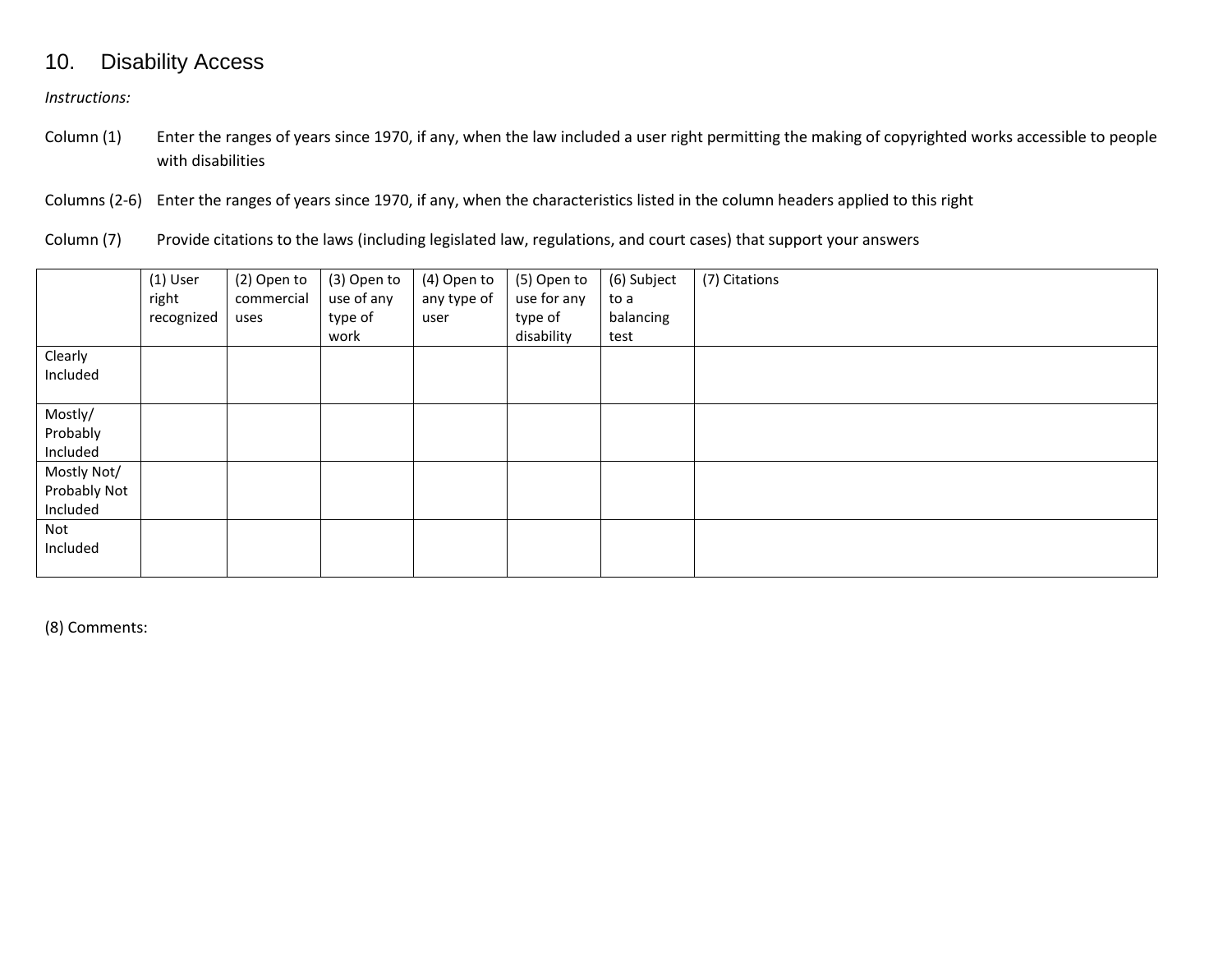### <span id="page-15-0"></span>11. Transformative Use

*Instructions:*

Column (1) Enter the ranges of years since 1970, if any, when the law included a user right permitting the transformation of a protected work into a new work with a different purpose and intended audience<sup>[7](#page-15-0)</sup>

Columns (2-7) Enter the ranges of years since 1970, if any, when the characteristics listed in the column headers applied to this right

Column 8) Provide citations to the laws (including legislated law, regulations, and court cases) that support your answers

|              | $(1)$ User | (2) Open to | (3) Open to | (4) Open  | (5) Open to | (6) Open to | (7) Subject | (8) Citations |
|--------------|------------|-------------|-------------|-----------|-------------|-------------|-------------|---------------|
|              | right      | any         | commercial  | to use of | use in any  | any type of | to a        |               |
|              | recognized | purpose     | uses        | any type  | type of     | user        | balancing   |               |
|              |            |             |             | of work   | new work    |             | test        |               |
| Clearly      |            |             |             |           |             |             |             |               |
| Included     |            |             |             |           |             |             |             |               |
|              |            |             |             |           |             |             |             |               |
| Mostly/      |            |             |             |           |             |             |             |               |
| Probably     |            |             |             |           |             |             |             |               |
| Included     |            |             |             |           |             |             |             |               |
| Mostly Not/  |            |             |             |           |             |             |             |               |
| Probably Not |            |             |             |           |             |             |             |               |
| Included     |            |             |             |           |             |             |             |               |
| Not          |            |             |             |           |             |             |             |               |
| Included     |            |             |             |           |             |             |             |               |
|              |            |             |             |           |             |             |             |               |

(9) Comments:

 $^7$  Note: A user right that allows some but not all types of transformative use – such as one only for adaptations – would qualify as recognizing a user right of this category, albeit one not open to any purpose.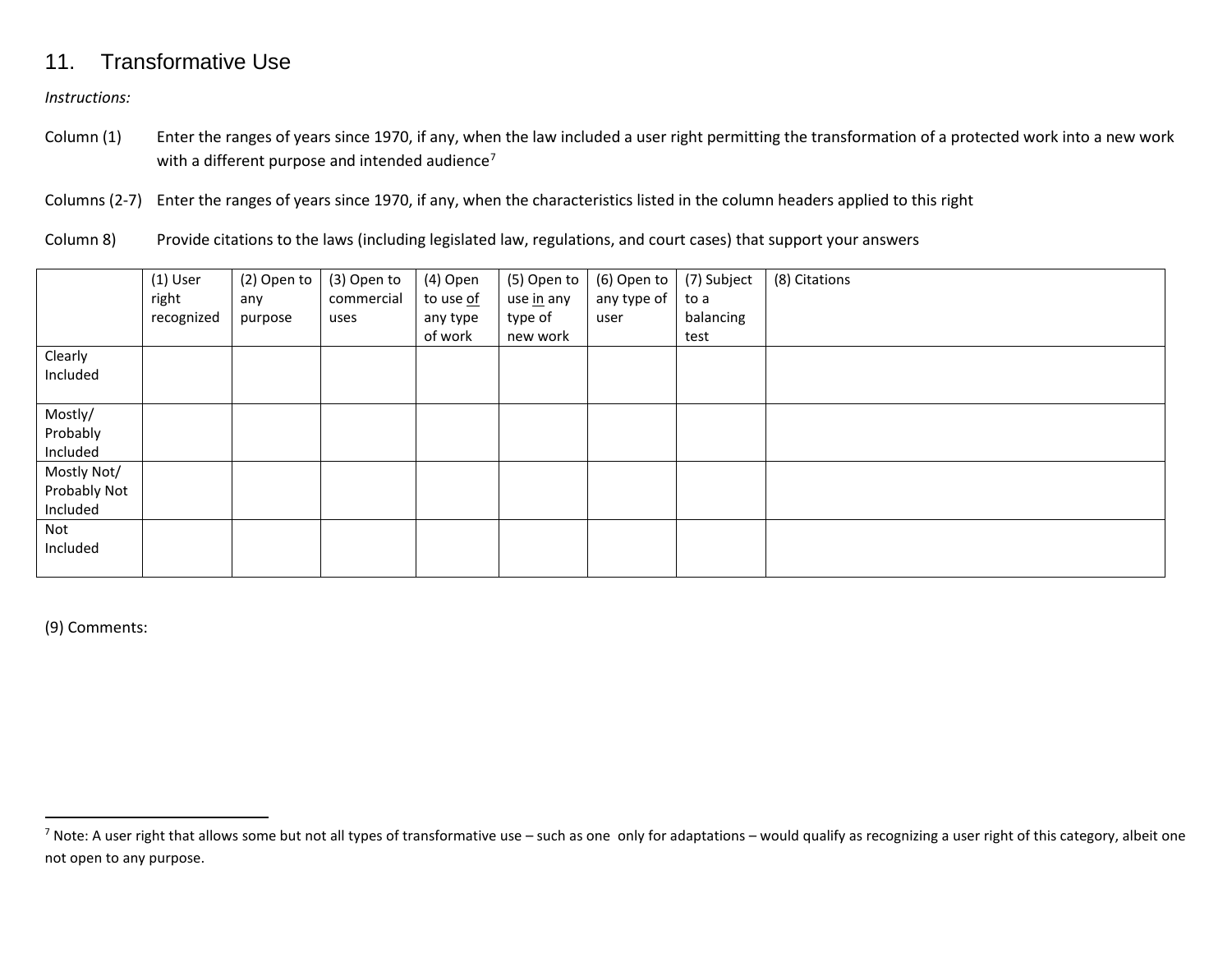# 12. Parody and/or Satire

*Instructions:*

Column (1) Enter the ranges of years since 1970, if any, when the law included a user right permitting unauthorized use of works in parody and/or satire

Columns (2-7) Enter the ranges of years since 1970, if any, when the characteristics listed in the column headers applied to this right

Column (8) Provide citations to the laws (including legislated law, regulations, and court cases) that support your answers

|              | $(1)$ User<br>right | (2) Open to<br>commercia | (3) Open to<br>use of any | (4) Open to<br>any type of | (5) Open to<br>parody | (6) Open to<br>satire | (7) Subject<br>to a | (8) Citations |
|--------------|---------------------|--------------------------|---------------------------|----------------------------|-----------------------|-----------------------|---------------------|---------------|
|              | recognized          | l uses                   | type of                   | user                       |                       |                       | balancing           |               |
|              |                     |                          | work                      |                            |                       |                       | test                |               |
| Clearly      |                     |                          |                           |                            |                       |                       |                     |               |
| Included     |                     |                          |                           |                            |                       |                       |                     |               |
|              |                     |                          |                           |                            |                       |                       |                     |               |
| Mostly/      |                     |                          |                           |                            |                       |                       |                     |               |
| Probably     |                     |                          |                           |                            |                       |                       |                     |               |
| Included     |                     |                          |                           |                            |                       |                       |                     |               |
| Mostly Not/  |                     |                          |                           |                            |                       |                       |                     |               |
| Probably     |                     |                          |                           |                            |                       |                       |                     |               |
| Not Included |                     |                          |                           |                            |                       |                       |                     |               |
| Not          |                     |                          |                           |                            |                       |                       |                     |               |
| Included     |                     |                          |                           |                            |                       |                       |                     |               |
|              |                     |                          |                           |                            |                       |                       |                     |               |

(9) Comments: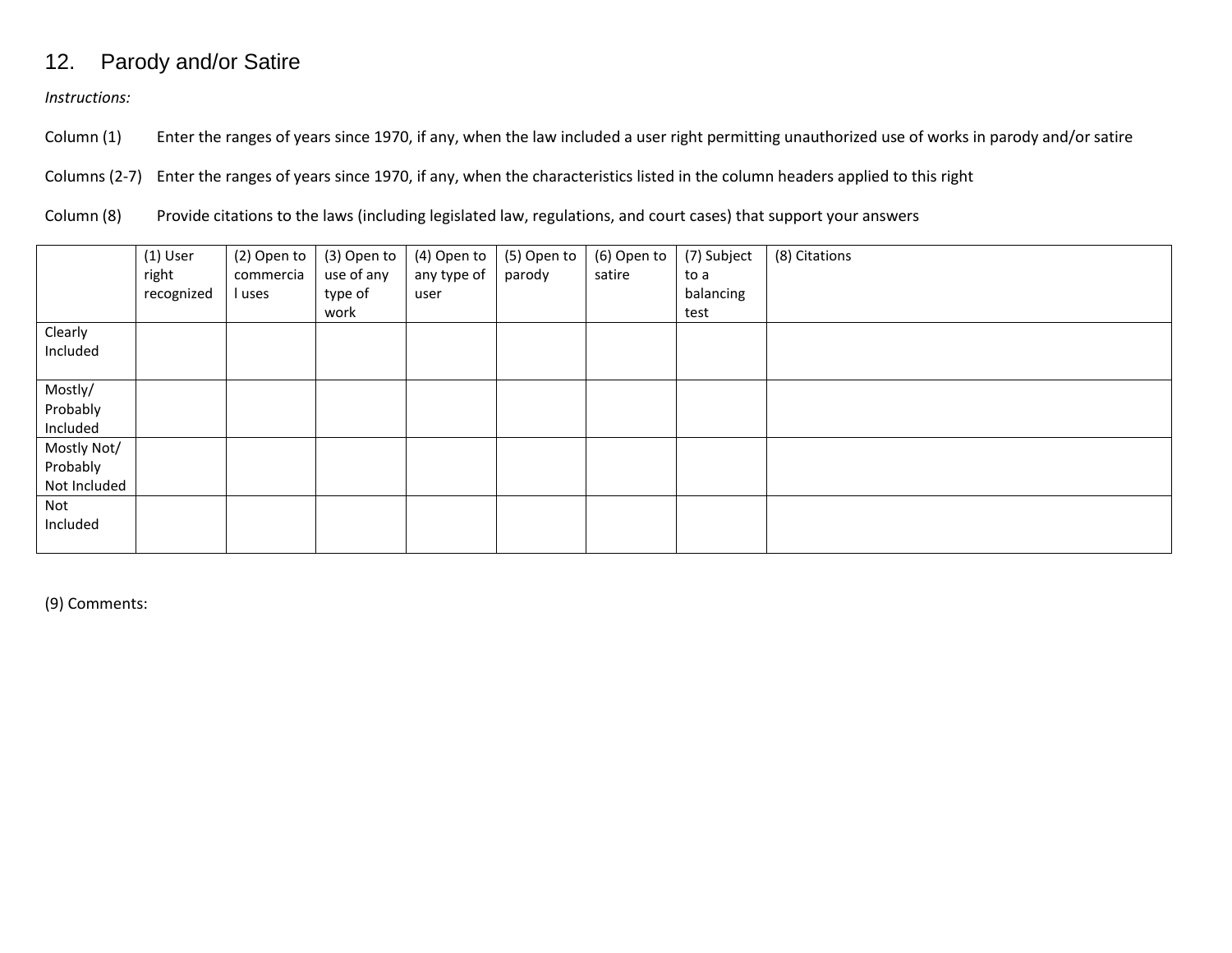### 13. Incidental Inclusion

*Instructions:*

- Column (1) Enter the ranges of years since 1970, if any, when the law included a user right permitting the incidental inclusion of a copyrighted work in a new work
- Columns (2-7) Enter the ranges of years since 1970, if any, when the characteristics listed in the column headers applied to this right
- Column (8) Provide citations to the laws (including legislated law, regulations, and court cases) that support your answers

|              | $(1)$ User<br>right<br>recognized | (2) Open to<br>any purpose | (3) Open to<br>commercial<br>uses | (4) Open<br>to use of<br>any type<br>of work | (5) Open<br>to use in<br>any type<br>of new<br>work | (6) Open<br>to any<br>type of<br>user | (7) Subject to<br>a balancing<br>test | (8) Citations |
|--------------|-----------------------------------|----------------------------|-----------------------------------|----------------------------------------------|-----------------------------------------------------|---------------------------------------|---------------------------------------|---------------|
| Clearly      |                                   |                            |                                   |                                              |                                                     |                                       |                                       |               |
| Included     |                                   |                            |                                   |                                              |                                                     |                                       |                                       |               |
| Mostly/      |                                   |                            |                                   |                                              |                                                     |                                       |                                       |               |
| Probably     |                                   |                            |                                   |                                              |                                                     |                                       |                                       |               |
| Included     |                                   |                            |                                   |                                              |                                                     |                                       |                                       |               |
| Mostly Not/  |                                   |                            |                                   |                                              |                                                     |                                       |                                       |               |
| Probably Not |                                   |                            |                                   |                                              |                                                     |                                       |                                       |               |
| Included     |                                   |                            |                                   |                                              |                                                     |                                       |                                       |               |
| Not          |                                   |                            |                                   |                                              |                                                     |                                       |                                       |               |
| Included     |                                   |                            |                                   |                                              |                                                     |                                       |                                       |               |
|              |                                   |                            |                                   |                                              |                                                     |                                       |                                       |               |

(9) Comments: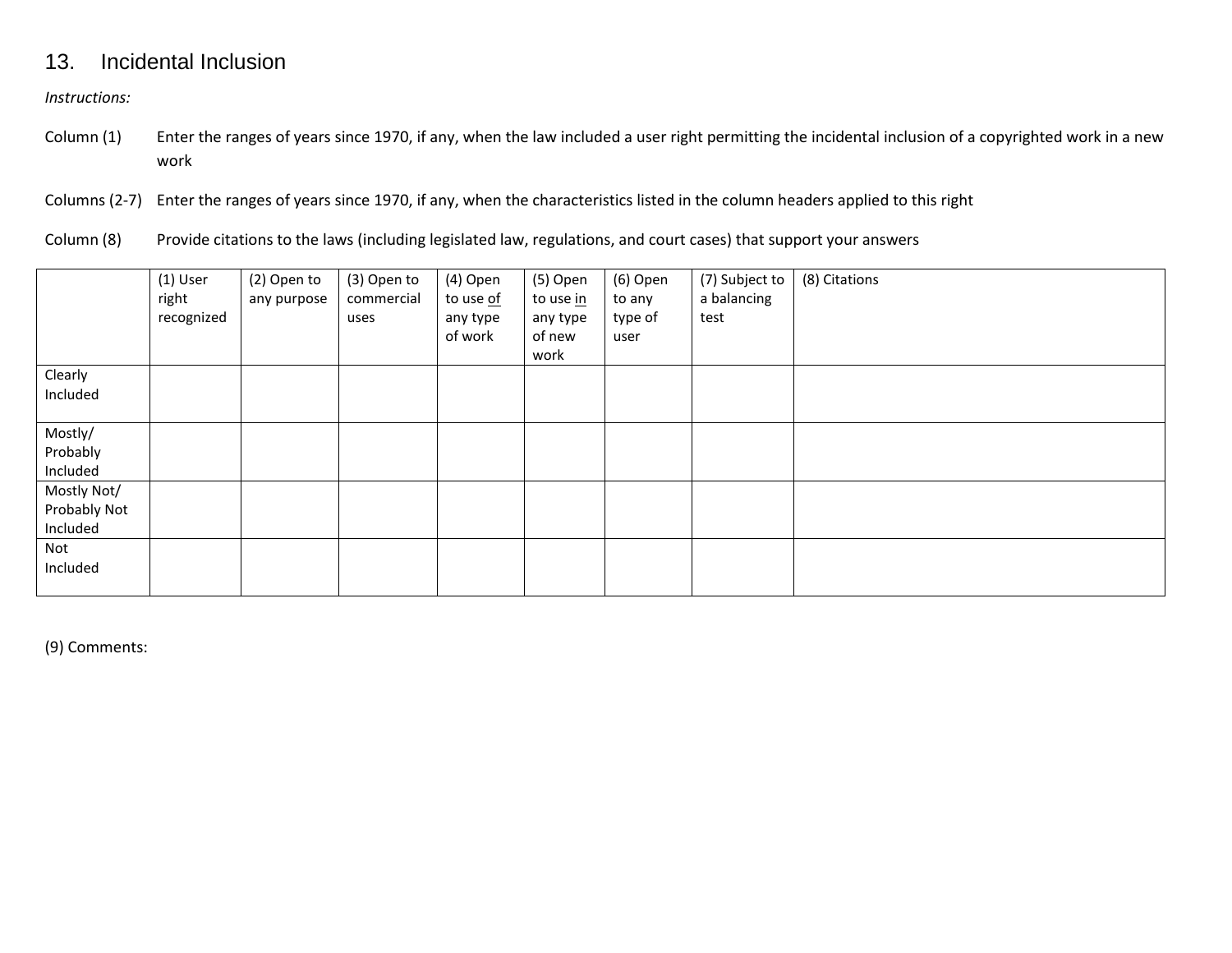# 14. Panorama Right (Works in Public Spaces)

*Instructions:*

- Column (1) Enter the ranges of years since 1970, if any, when the law included a user right permitting the unauthorized reproduction of visual works stored in public spaces, such as architecture and public art (a.k.a. the "panorama right")
- Columns (2-8) Enter the ranges of years since 1970, if any, when the characteristics listed in the column headers applied to this right

Column (9) Provide citations to the laws (including legislated law, regulations, and court cases) that support your answers

|          | $(1)$ User<br>right<br>recognized | (2) Open to<br>any<br>purpose | (3) Open to<br>commercial<br>uses | (4) Open<br>to use <u>of</u><br>any type<br>of work | (5) Open<br>to use in<br>any type of<br>work | (6) Open to<br>any type of<br>user | (7) Subject to<br>a balancing<br>test | (8) Subject to<br>remuneration | (9) Citations |
|----------|-----------------------------------|-------------------------------|-----------------------------------|-----------------------------------------------------|----------------------------------------------|------------------------------------|---------------------------------------|--------------------------------|---------------|
| Clearly  |                                   |                               |                                   |                                                     |                                              |                                    |                                       |                                |               |
| Included |                                   |                               |                                   |                                                     |                                              |                                    |                                       |                                |               |
| Mostly/  |                                   |                               |                                   |                                                     |                                              |                                    |                                       |                                |               |
| Probably |                                   |                               |                                   |                                                     |                                              |                                    |                                       |                                |               |
| Included |                                   |                               |                                   |                                                     |                                              |                                    |                                       |                                |               |
| Mostly   |                                   |                               |                                   |                                                     |                                              |                                    |                                       |                                |               |
| not/     |                                   |                               |                                   |                                                     |                                              |                                    |                                       |                                |               |
| Probably |                                   |                               |                                   |                                                     |                                              |                                    |                                       |                                |               |
| Not      |                                   |                               |                                   |                                                     |                                              |                                    |                                       |                                |               |
| Included |                                   |                               |                                   |                                                     |                                              |                                    |                                       |                                |               |
| Not      |                                   |                               |                                   |                                                     |                                              |                                    |                                       |                                |               |
| Included |                                   |                               |                                   |                                                     |                                              |                                    |                                       |                                |               |
|          |                                   |                               |                                   |                                                     |                                              |                                    |                                       |                                |               |

(10) Comments: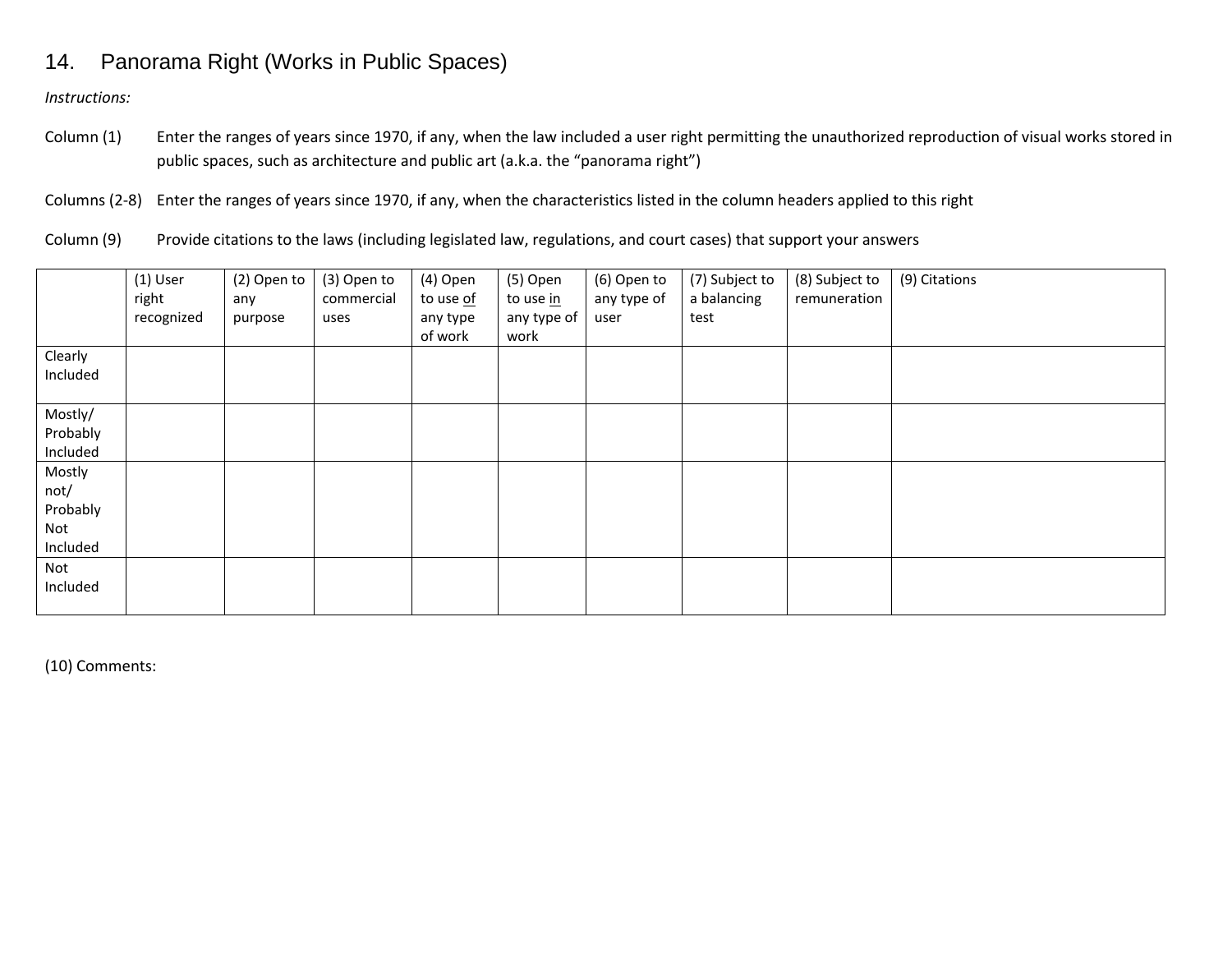# <span id="page-19-0"></span>15. Orphan Works

*Instructions:*

Column (1) Enter the ranges of years since 1970, if any, when the law included a user right permitting the unauthorized use of orphan works

Columns (2-8) Enter the ranges of years since 1970, if any, when the characteristics listed in the column headers applied to this right.

Column (9) Provide citations to the laws (including legislated law, regulations, and court cases) that support your answers

|                                         | $(1)$ User<br>right<br>recognized | (2) Open<br>to any<br>purpose | (3) Open<br>to com-<br>mercial<br>uses | (4) Open<br>to use of<br>any type<br>of work | (5) Open<br>to any<br>type of<br>user | (6) Subject<br>to a<br>balancing<br>test | (7) Subject to<br>the condition<br>that the user<br>conduct a<br>diligent search<br>for owner | (8) Subject to<br>remuneration <sup>8</sup> | (9) Citations |
|-----------------------------------------|-----------------------------------|-------------------------------|----------------------------------------|----------------------------------------------|---------------------------------------|------------------------------------------|-----------------------------------------------------------------------------------------------|---------------------------------------------|---------------|
| Clearly<br>Included                     |                                   |                               |                                        |                                              |                                       |                                          |                                                                                               |                                             |               |
| Mostly/<br>Probably<br>Included         |                                   |                               |                                        |                                              |                                       |                                          |                                                                                               |                                             |               |
| Mostly not/<br>Probably Not<br>Included |                                   |                               |                                        |                                              |                                       |                                          |                                                                                               |                                             |               |
| Not<br>Included                         |                                   |                               |                                        |                                              |                                       |                                          |                                                                                               |                                             |               |

(10) Comments:

<sup>&</sup>lt;sup>8</sup> If the user right is subject to a remuneration scheme, the structure of which may affect the user right in an unclear way, please use the comments section to elaborate.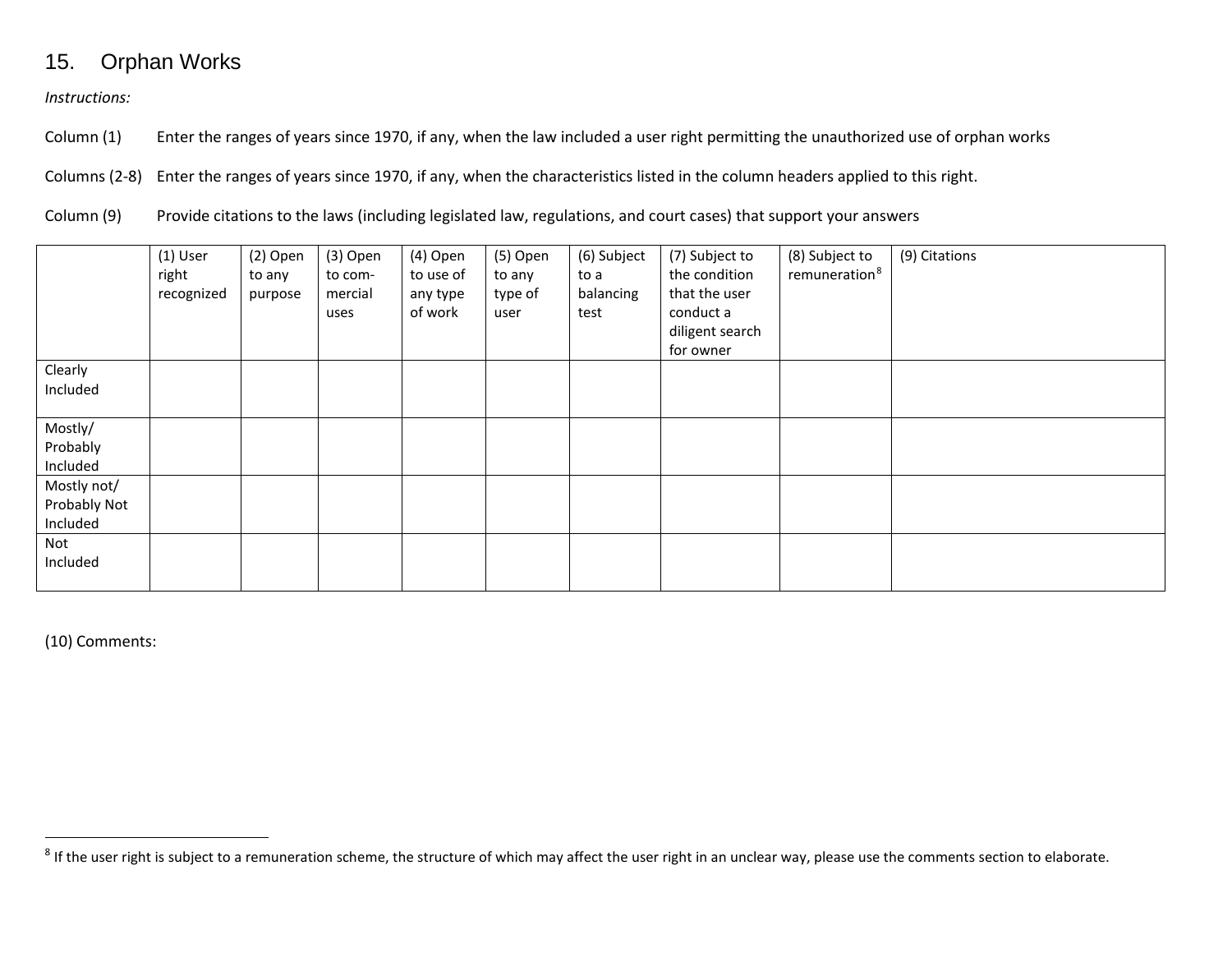# 16. National Government Works

*Instructions:*

Column (1) Enter the ranges of years since 1970, if any, when the law included a user right permitting the unauthorized use of national government works

Columns (2-6) Enter the ranges of years since 1970, if any, when the characteristics listed in the column headers applied to this right

Column (7) Provide citations to the laws (including legislated law, regulations, and court cases) that support your answers

|              | $(1)$ User | (2) Open | (3) Open to | (4) Open  | (5) Open | (6) Subject | (7) Citations |
|--------------|------------|----------|-------------|-----------|----------|-------------|---------------|
|              | right      | to any   | commercial  | to use of | to any   | to a        |               |
|              | recognized | purpose  | uses        | any type  | type of  | balancing   |               |
|              |            |          |             | of work   | user     | test        |               |
| Clearly      |            |          |             |           |          |             |               |
| Included     |            |          |             |           |          |             |               |
|              |            |          |             |           |          |             |               |
| Mostly/      |            |          |             |           |          |             |               |
| Probably     |            |          |             |           |          |             |               |
| Included     |            |          |             |           |          |             |               |
| Mostly not/  |            |          |             |           |          |             |               |
| Probably     |            |          |             |           |          |             |               |
| Not Included |            |          |             |           |          |             |               |
| Not          |            |          |             |           |          |             |               |
| Included     |            |          |             |           |          |             |               |
|              |            |          |             |           |          |             |               |

(8) Additional comments: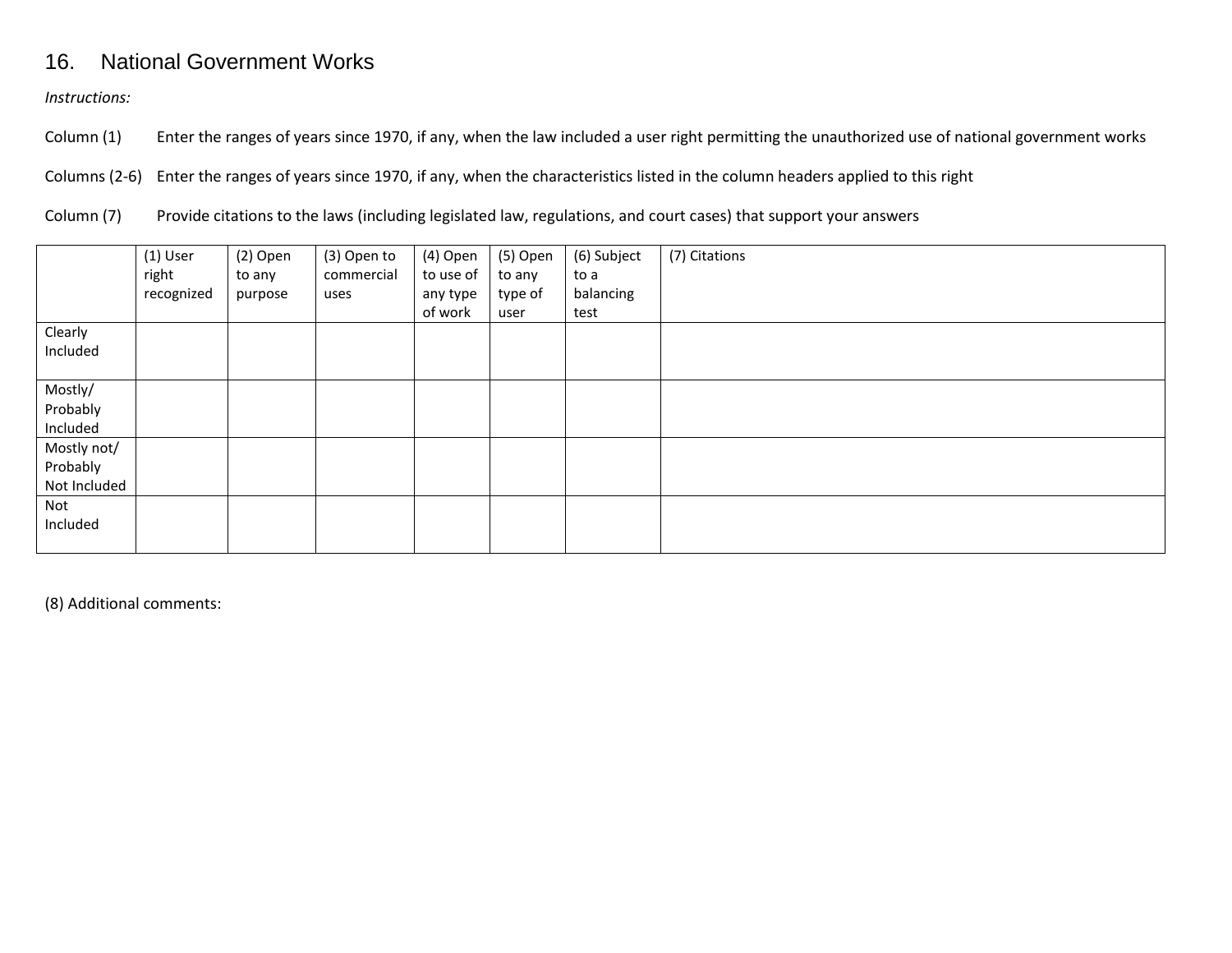### 17. Exhaustion of Rights

*Instructions:*

Columns (1-3) Enter the ranges of years since 1970, if any, when the law included provisions for the national, regional, or international exhaustion of copyrights (a.k.a. first sale; Regional or international exhaustion permits parallel importation between countries.)

Column (4) Enter the ranges of years since 1970, if any, when the law included provisions for the exhaustion of rights in the digital environment

Column (5) Provide citations to the laws (including legislated law, regulations, and court cases) that support your answers

|                                         | (1) National<br>exhaustion<br>(rights exhaust<br>on first sale in<br>the country) | (2) Regional<br>exhaustion<br>(rights<br>exhaust on<br>first sale in a<br>region) | (3) International<br>exhaustion<br>(rights exhaust<br>on first sale in<br>any country) | (4) Digital<br>exhaustion<br>(rights exhaust<br>on first sale<br>through digital<br>means) | (5) Citations |
|-----------------------------------------|-----------------------------------------------------------------------------------|-----------------------------------------------------------------------------------|----------------------------------------------------------------------------------------|--------------------------------------------------------------------------------------------|---------------|
| Clearly<br>Included                     |                                                                                   |                                                                                   |                                                                                        |                                                                                            |               |
| Mostly/<br>Probably<br>Included         |                                                                                   |                                                                                   |                                                                                        |                                                                                            |               |
| Mostly not/<br>Probably<br>Not Included |                                                                                   |                                                                                   |                                                                                        |                                                                                            |               |
| Not<br>Included                         |                                                                                   |                                                                                   |                                                                                        |                                                                                            |               |

(6) Comments: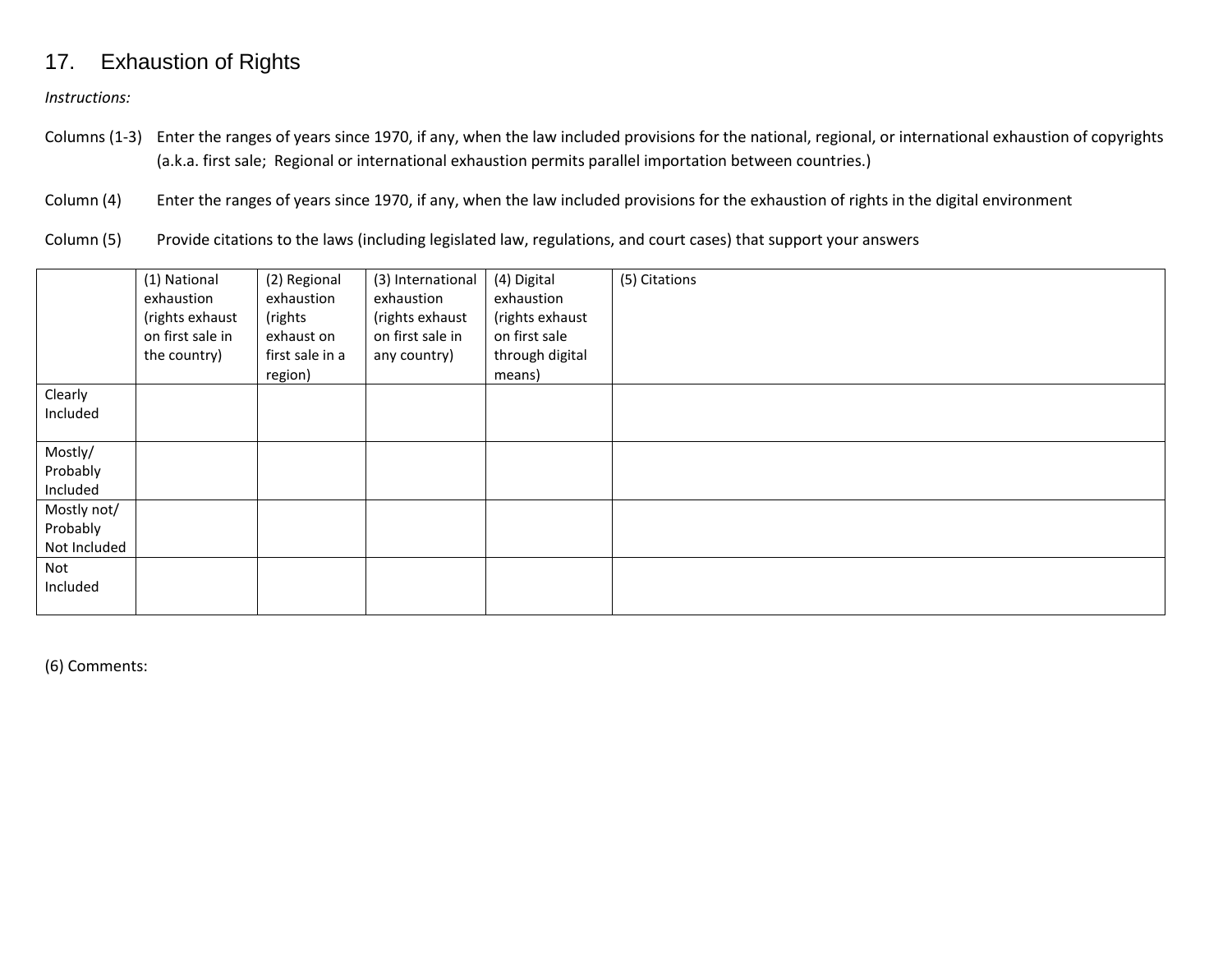# 18. Safeguards from Secondary/Intermediary Liability

*Instructions:*

- Column (1) Enter the ranges of years since 1970, if any, when the law included a safe harbor or exemption from secondary liability for intermediaries in cases of copyright infringement by users of their service
- Columns (2-9) Enter the ranges of years since 1970, if any, when the characteristics listed in the column headers applied to this right safe harbor or exemption from intermediary liability
- Column (10) Provide citations to the laws (including legislated law, regulations, and court cases) that support your answers

|              | $(1)$ Safe  | (2) Lack of  | (3) Notice and       | (4) Notice and                  | (5) Other   | $(6)$ Safe- | $(7)$ Safe- | $(8)$ Safe- | $(9)$ Safe- | (10) Citations |
|--------------|-------------|--------------|----------------------|---------------------------------|-------------|-------------|-------------|-------------|-------------|----------------|
|              | harbor/     | secondary    | takedown             | notice, i.e.                    | notice-and- | guard       | guard       | guard       | guard       |                |
|              | exemption   | liability in | scheme, i.e.         | where notices of                | action      | applied to  | applied to  | applied to  | applied     |                |
|              | from        | law          | where provider       | alleged violation               | (explain in | transmis-   | caching     | online      | to linking  |                |
|              | secondary   |              | has obligation       | are passed on to                | comment)    | sions       | and         | content     |             |                |
|              | liability   |              | to take down         | user but judicial               |             |             | buffering   | platforms   |             |                |
|              | included in |              | materials upon       | <b>or</b>                       |             |             |             |             |             |                |
|              | law         |              | complaint            | administrative                  |             |             |             |             |             |                |
|              |             |              | without judicial     | order required<br>for take down |             |             |             |             |             |                |
|              |             |              | or<br>administrative |                                 |             |             |             |             |             |                |
|              |             |              | order                |                                 |             |             |             |             |             |                |
|              |             |              |                      |                                 |             |             |             |             |             |                |
| Clearly      |             |              |                      |                                 |             |             |             |             |             |                |
| Included     |             |              |                      |                                 |             |             |             |             |             |                |
|              |             |              |                      |                                 |             |             |             |             |             |                |
| Mostly/      |             |              |                      |                                 |             |             |             |             |             |                |
| Probably     |             |              |                      |                                 |             |             |             |             |             |                |
| Included     |             |              |                      |                                 |             |             |             |             |             |                |
| Mostly not/  |             |              |                      |                                 |             |             |             |             |             |                |
| Probably     |             |              |                      |                                 |             |             |             |             |             |                |
| Not Included |             |              |                      |                                 |             |             |             |             |             |                |
| Not          |             |              |                      |                                 |             |             |             |             |             |                |
| Included     |             |              |                      |                                 |             |             |             |             |             |                |
|              |             |              |                      |                                 |             |             |             |             |             |                |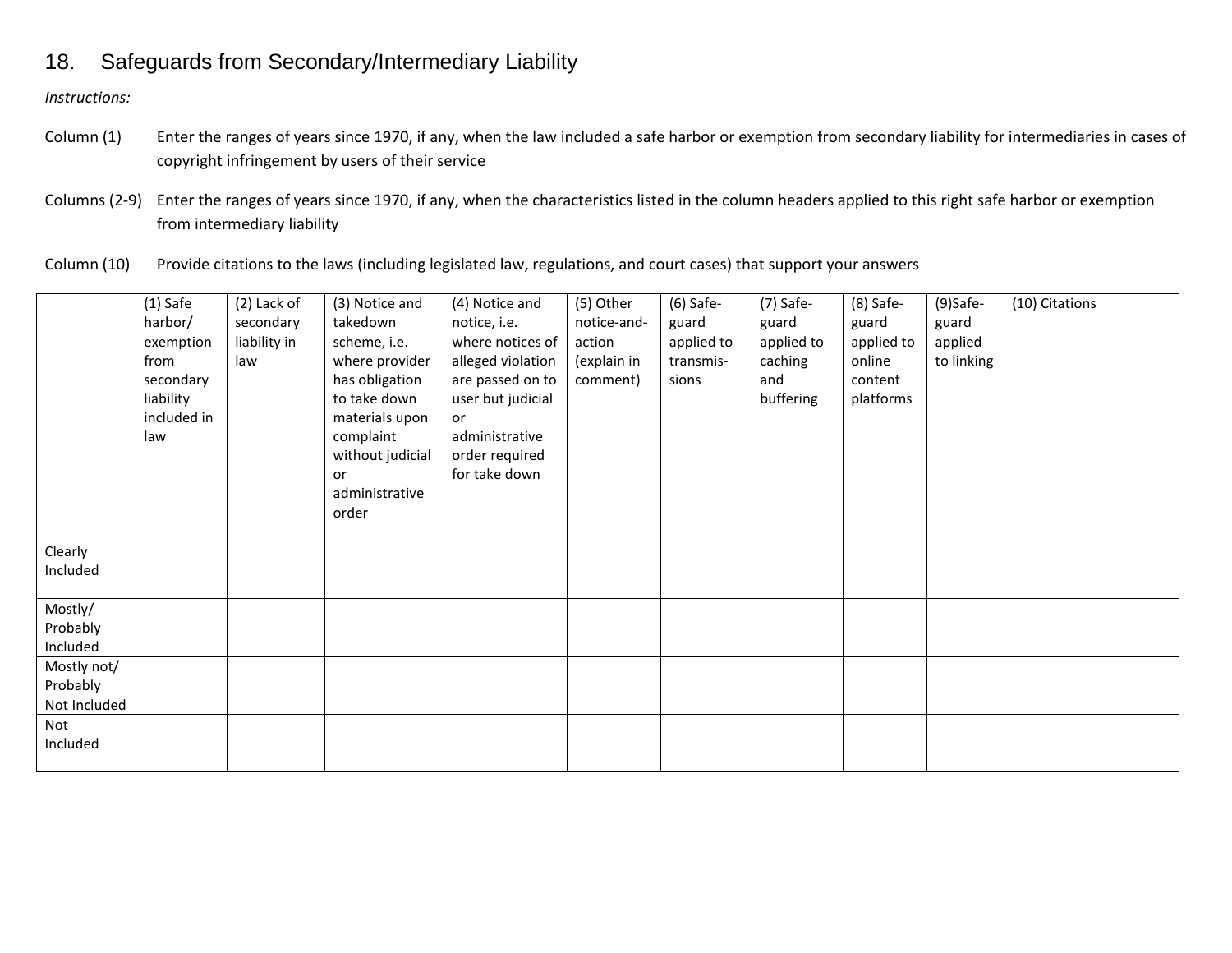<span id="page-23-0"></span>Column (11) In what ranges of years since 1[9](#page-23-0)70, if any, were internet services protected from a general<sup>9</sup> obligation to monitor or proactively review user content in any situation, including through "takedown and staydown" requirements, "duties of care," or other monitoring obligations?

Column (12) Provide citations to the laws (including legislated law, regulations, and court cases) that support your answers

|                             | (11) Protection | (12) Citations |
|-----------------------------|-----------------|----------------|
|                             | from obligation |                |
|                             | recognized      |                |
| Clearly Included            |                 |                |
|                             |                 |                |
| Mostly/ Probably included   |                 |                |
|                             |                 |                |
| Less/ Probably Not Included |                 |                |
|                             |                 |                |
| Not Included                |                 |                |
|                             |                 |                |

(13) Comments:

<sup>&</sup>lt;sup>9</sup> By "general" we mean an obligation under the law that applies to all service providers. This does not include obligations to monitor that may be found in contracts between content providers and service providers.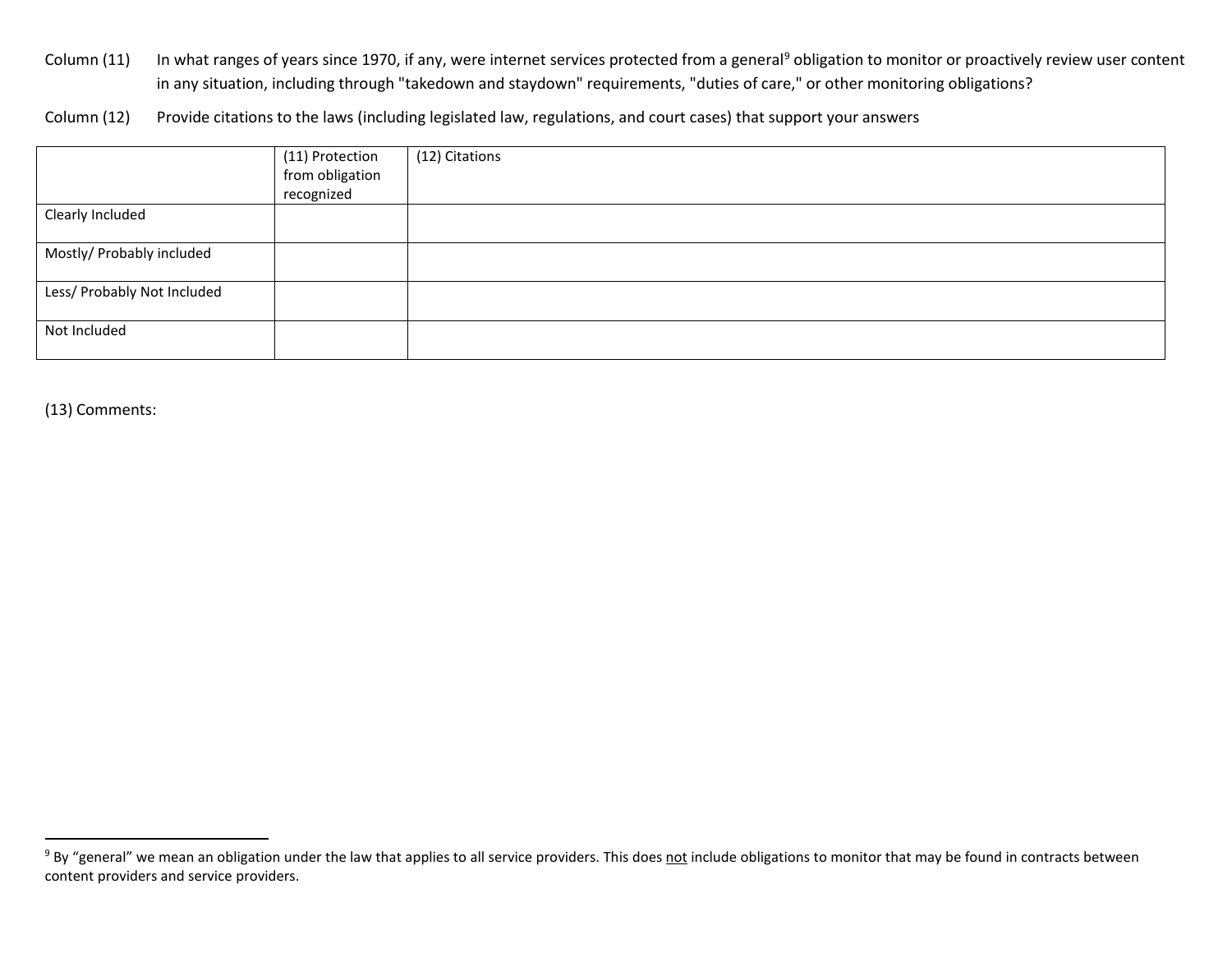# 19. Temporary Copies for Technological Processes

*Instructions:*

- Column (1) Enter the ranges of years since 1970, if any, when the law included a user right permitting temporary copies to be made to allow for the functioning of technological processes
- Columns (2) Provide citations to the laws (including legislated law, regulations, and court cases) that support your answer

|                                      | (1) User right<br>recognized | (2) Citations |
|--------------------------------------|------------------------------|---------------|
| Clearly Included                     |                              |               |
| Mostly/ Probably included            |                              |               |
| Mostly not/ Probably Not<br>Included |                              |               |
| Not Included                         |                              |               |

(3) Comments: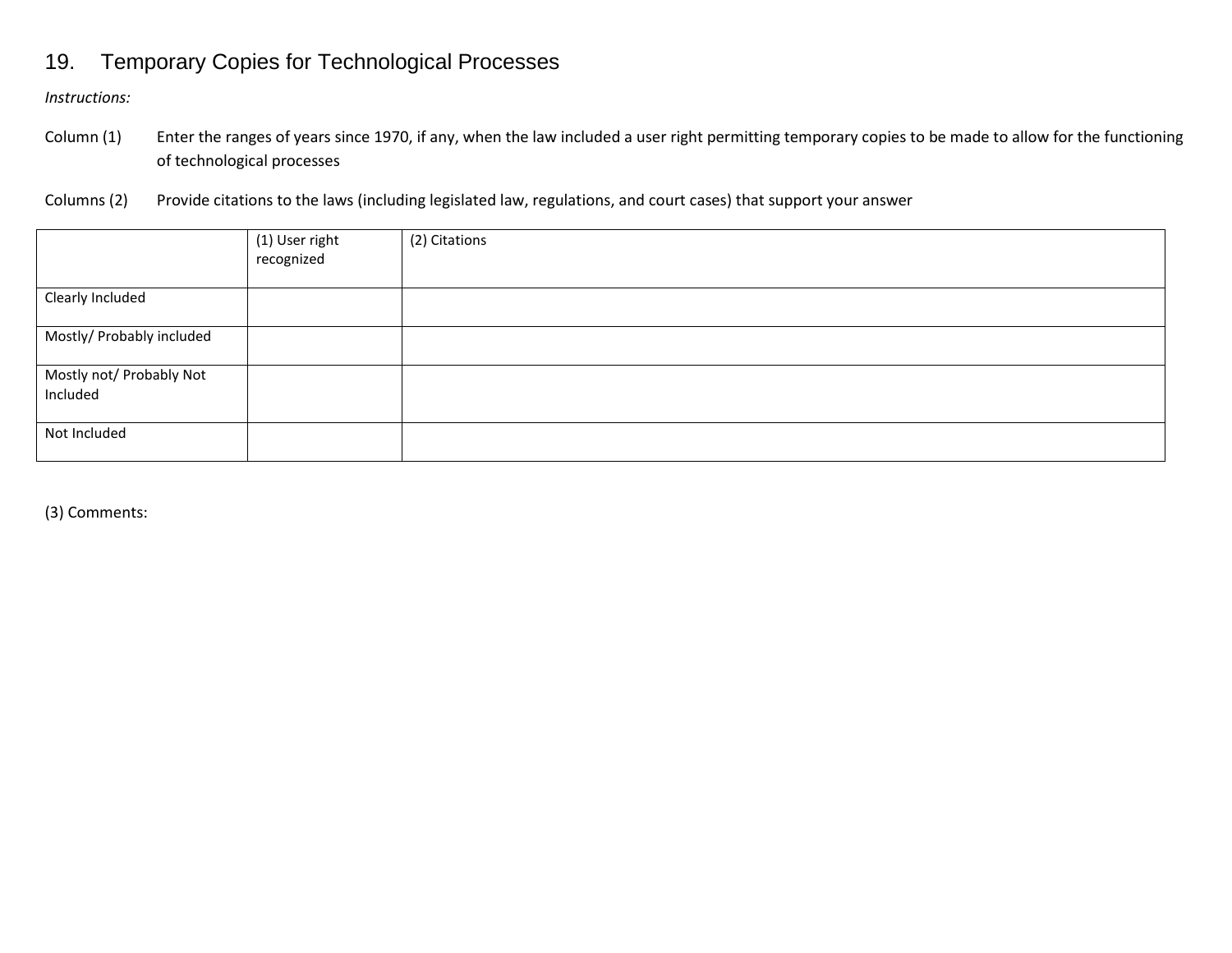# 20. Supremacy of Contracts

*Instructions:*

Column (1) Enter the ranges of years since 1970, if any, when the law included a provision indicating that copyright user rights may not be waived by contract

Columns (2) Provide citations to the laws (including legislated law, regulations, and court cases) that support your answer

|              | (1) Provision recognized | (2) Citations |
|--------------|--------------------------|---------------|
| Clearly      |                          |               |
| Included     |                          |               |
|              |                          |               |
| Mostly/      |                          |               |
| Probably     |                          |               |
| included     |                          |               |
| Mostly not/  |                          |               |
| Probably Not |                          |               |
| Included     |                          |               |
| Not Included |                          |               |
|              |                          |               |
|              |                          |               |

b) Additional comments: